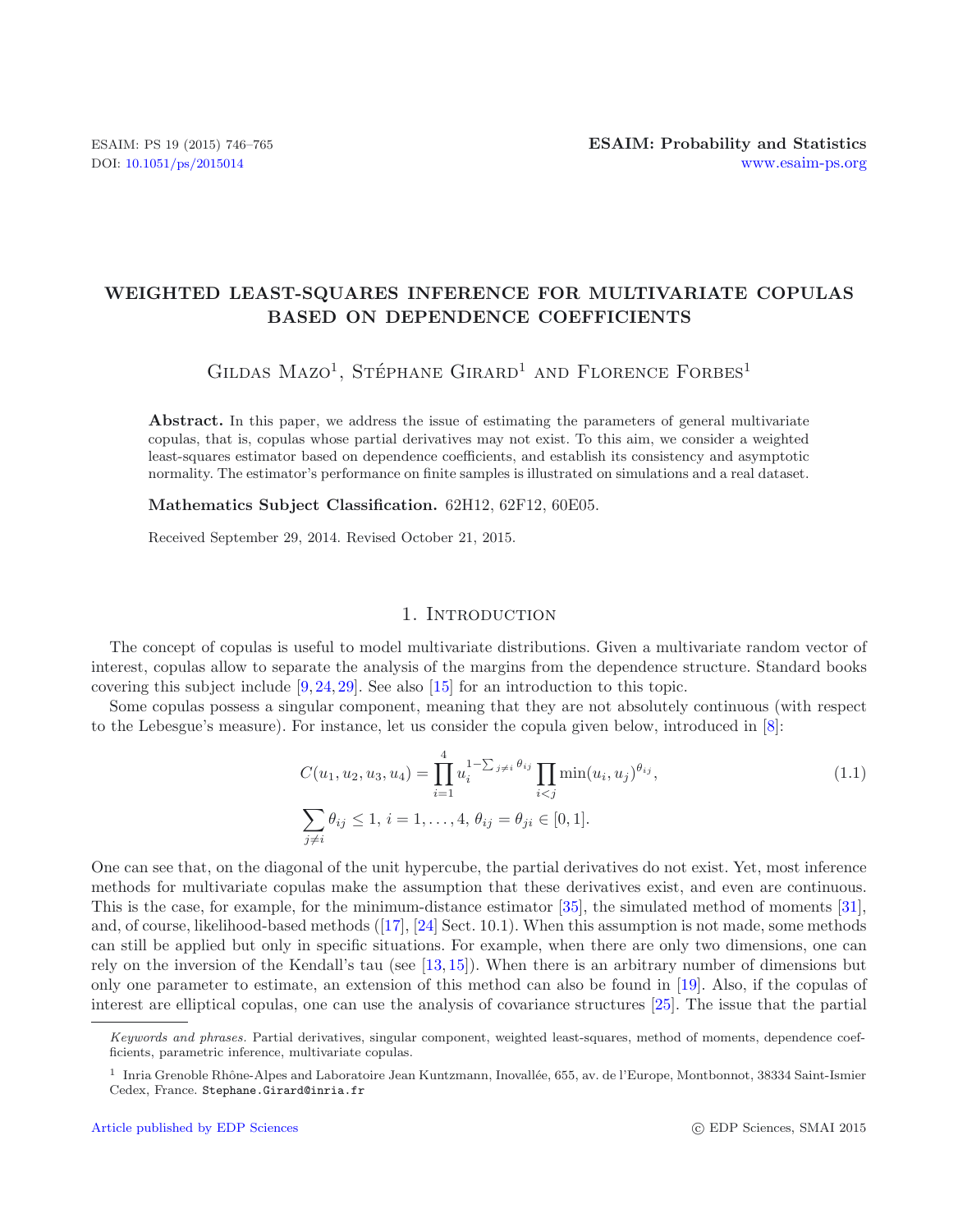derivatives need to exist and be continuous on the unit hypercube in order to properly apply most inference methods was also raised in [\[3,](#page-18-6)[34\]](#page-19-5). In these papers, the authors show how to weaken the classical differentiability assumptions in the empirical copula process theory.

In order to estimate the parameters of general multivariate copulas, we consider a weighted least-squares (WLS) estimator based on dependence coefficients. The consistency and asymptotic normality of the estimator are derived without assuming that the copulas of interest have partial derivatives at all. This method is therefore broadly applicable and allows to estimate the parameters of any kind of copulas, provided that one can calculate their dependence coefficients.

<span id="page-1-0"></span>In Section [2](#page-1-0) of this paper, the consistency and asymptotic normality of the WLS estimator are established. The theoretical results are illustrated on simulated and real datasets in Section [3.](#page-6-0) The proofs are postponed to the Appendix.

# 2. Asymptotic properties of the WLS estimator based on dependence **COEFFICIENTS**

We derive the consistency and asymptotic normality of a generic WLS estimator in Section [2.1](#page-2-0) and give three examples based on the Spearman's rho, the Kendall's tau, and the extremal dependence coefficients in Section [2.2.](#page-4-0)

Let  $\mathbf{X}^{(1)},\ldots,\mathbf{X}^{(n)}$  with  $\mathbf{X}^{(k)}=(X_1^{(k)},\ldots,X_d^{(k)}), k=1,\ldots,n$ , be independent and identically distributed copies of a vector  $\mathbf{X} = (X_1, \ldots, X_d)$  with distribution F and copula C. The marginal distributions  $F_1, \ldots, F_d$ are assumed to be continuous. The copula C is assumed to belong to the family  $(C_{\theta})$  for  $\theta \in \Theta \subset \mathbb{R}^{q}$ . The true parameter vector is denoted by  $\theta_0$ , that is,  $C = C_{\theta_0}$ . Let  $p = d(d-1)/2$  be the number of variable pairs  $(X_i, X_j)$ , for  $i = 1, \ldots, d - 1$ ,  $j = 2, \ldots, d$ ,  $i < j$ . Let us define the vector map

<span id="page-1-2"></span><span id="page-1-1"></span>
$$
\mathcal{D}: \Theta \to \mathcal{D}(\Theta) \subset \mathbb{R}^p
$$
  
\n
$$
\theta \mapsto (\mathcal{D}_{1,2}(\theta), \dots, \mathcal{D}_{d-1,d}(\theta)),
$$
\n(2.1)

where  $\mathcal{D}_{i,j}(\cdot)$  can represent, but is not limited to, a well chosen dependence coefficient between the variables  $X_i$ and  $X_i$  (see Sect. [2.2](#page-4-0) for examples). The space  $\mathcal{D}(\Theta)$  stands for the image of  $\Theta$  by the multivariate map  $\mathcal{D}$ . The coordinates of  $\mathcal{D}(\theta)$  are the  $\mathcal{D}_{i,j}(\theta)$  sorted in the lexicographic order. When the map  $\mathcal D$  is differentiable, its Jacobian matrix at  $\boldsymbol{\theta} = (\theta_1, \ldots, \theta_q)$  is denoted by

$$
\dot{\mathcal{D}}(\theta) = \begin{pmatrix} \frac{\partial \mathcal{D}_{1,2}(\theta)}{\partial \theta_1} & \frac{\partial \mathcal{D}_{1,2}(\theta)}{\partial \theta_2} & \cdots & \frac{\partial \mathcal{D}_{1,2}(\theta)}{\partial \theta_q} \\ \vdots & \vdots & & \vdots \\ \frac{\partial \mathcal{D}_{d-1,d}(\theta)}{\partial \theta_1} & \frac{\partial \mathcal{D}_{d-1,d}(\theta)}{\partial \theta_2} & \cdots & \frac{\partial \mathcal{D}_{d-1,d}(\theta)}{\partial \theta_q} \end{pmatrix}.
$$

Besides, let  $\hat{\mathcal{D}} = (\hat{\mathcal{D}}_{1,2}, \dots, \hat{\mathcal{D}}_{d-1,d})$  be an empirical (nonparametric) estimator of  $\mathcal{D}(\theta_0)$ . To simplify the notations, we shall write  $\dot{\mathcal{D}}(\theta_0) = \dot{\mathcal{D}}$ ,  $\mathcal{D}_{i,j}(\theta_0) = \mathcal{D}_{i,j}$  and  $\mathcal{D} = \mathcal{D}(\theta_0)$ . Vectors are assumed to be column vectors and T denotes the transpose operator.

The WLS estimator of  $\theta_0$  studied in this paper is defined as

$$
\hat{\boldsymbol{\theta}} := \underset{\boldsymbol{\theta} \in \Theta}{\arg \min} \left( \hat{\mathcal{D}} - \mathcal{D}(\boldsymbol{\theta}) \right)^T \widehat{\mathbf{W}} \left( \widehat{\mathcal{D}} - \mathcal{D}(\boldsymbol{\theta}) \right), \tag{2.2}
$$

where  $\widehat{\mathbf{W}} = \widehat{\mathbf{W}}_n$  is a sequence  $(n = 1, 2, ...)$  of symmetric and positive definite matrices with full rank. Let us denote by  $\hat{\ell}(\theta)$  the loss function to be minimized in [\(2.2\)](#page-1-1). In general, the minimizer  $\hat{\theta}$  of  $\hat{\ell}(\cdot)$  may not exist, or may not be unique. However, it will be seen in Section [2.1](#page-2-0) that the existence and uniqueness of  $\hat{\theta}$  hold with probability tending to one as the sample size increases. Since  $\vec{W}$  is positive definite, the loss function  $\hat{\ell}$  is such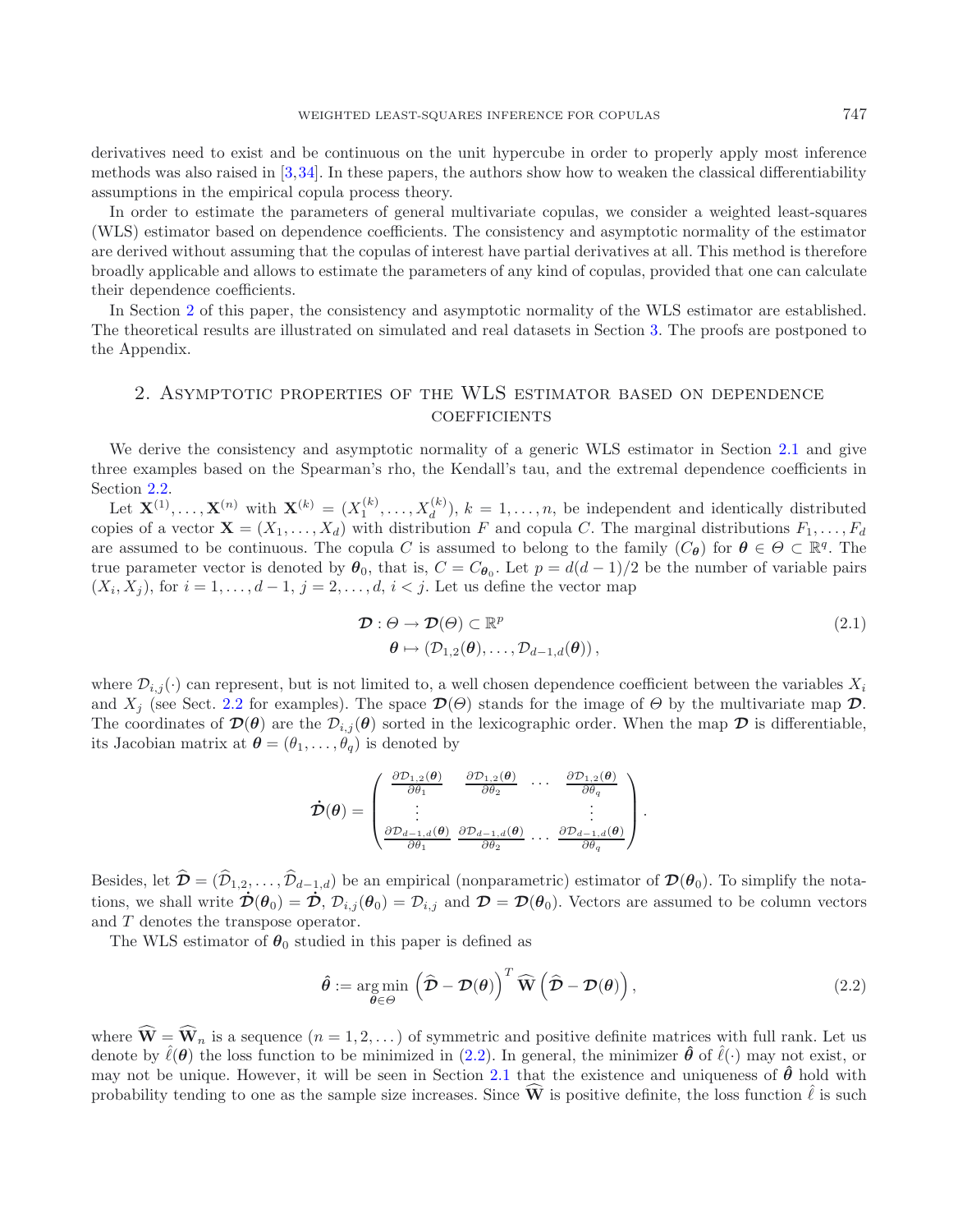that  $\hat{\ell}(\theta) \ge 0$  for all  $\theta \in \Theta$  and vanishes at  $\hat{\theta}$  if and only if  $\hat{\theta} \in \mathcal{D}^{-1}(\{\hat{\mathcal{D}}\})$ , where  $\mathcal{D}^{-1}(\{\hat{\mathcal{D}}\})$  denotes the set of all  $\theta$  in  $\Theta$  such that  $\mathcal{D}(\theta) = \hat{\mathcal{D}}$ . In this case, the WLS estimator does not depend on the weights and  $\mathcal{D}(\hat{\theta}) = \hat{\mathcal{D}}$ . Moreover, if the multivariate map  $\mathcal{D}$  is one-to-one, then the WLS estimator takes the form  $\hat{\theta} = \mathcal{D}^{-1}(\hat{\mathcal{D}})$ .

#### <span id="page-2-0"></span>**2.1. Asymptotic properties of the generic WLS estimator**

The assumptions needed to derive the asymptotic properties of the WLS estimator are given below. The symbol  $\|\cdot\|$  denotes the Euclidean norm.

#### **Assumptions**

- (A1) The true parameter vector  $\theta_0$  lies in the interior of  $\Theta$ . Moreover, there exists  $\varepsilon_0 > 0$  such that the set  $\{\boldsymbol{\theta} \in \Theta : ||\boldsymbol{\theta} - \boldsymbol{\theta}_0|| \leq \varepsilon_0\}$  is closed (and thus compact) in  $\mathbb{R}^q$ .
- (A2) As  $n \to \infty$ , the sequence of weight matrices  $\widehat{W}$  converges in probability to a symmetric and positive definite matrix **W** with full rank.
- (A3) The map  $\mathcal D$  defined in [\(2.1\)](#page-1-2) is a twice continuously differentiable homeomorphism such that  $\dot{\mathcal D}$  is full rank.
- (A4) As  $n \to \infty$ , the empirical estimator  $\hat{\mathcal{D}}$  is such that

$$
\widehat{\mathcal{D}} \stackrel{P}{\rightarrow} \mathcal{D}, \text{ and, } \sqrt{n} \left( \widehat{\mathcal{D}} - \mathcal{D} \right) \stackrel{d}{\rightarrow} N_p(\mathbf{0}, \Sigma),
$$

where  $\Sigma$  is some symmetric, positive definite  $p \times p$  matrix noted as follows

$$
\mathbf{\Sigma} = \begin{pmatrix} \Sigma_{1,2;1,2} & \Sigma_{1,2;1,3} & \dots & \Sigma_{1,2;d-1,d} \\ \Sigma_{1,3;1,2} & \Sigma_{1,3;1,3} & \dots & \Sigma_{1,3;d-1,d} \\ \vdots & \vdots & \vdots & \vdots \\ \Sigma_{d-1,d;1,2} & \Sigma_{d-1,d;1,3} & \dots & \Sigma_{d-1,d;d-1,d} \end{pmatrix} . \tag{2.3}
$$

Assumption (A1), which is rather standard (see, *e.g.* [\[10\]](#page-18-7)), is not too restrictive for most copula models. Indeed, a parameter lying in the parameter space boundaries often means that the copula of interest is in fact the independence copula or one of the Fréchet–Hoeffding bounds, that is, a copula where the dependence is "perfect" (see for instance [\[29\]](#page-19-1), Chap. 2). This is not an issue because one does not encounter perfect dependence in practice. As for independence, one might carry out a statistical test as in [\[14\]](#page-18-8), and, based on the results, decide whether independence holds or not. If not, then one can safely assume that the parameters lie in the interior of the parameter space.

A sequence of weight matrices verifying Assumption (A2) can always be constructed. A trivial example is  $\hat{\mathbf{W}} = \mathbf{I}_p$ , where  $\mathbf{I}_p$  is the identity matrix of size p. The construction of optimal weights is addressed in Proposition [2.5](#page-4-1) below.

The estimation of the copula parameter vector is performed by matching the theoretical and empirical dependence coefficients. Hence, a successful match should ensure that the resulting parameter vector estimate is close to the true value. This identifiability condition, also made in [\[10](#page-18-7)] in order to estimate extreme-value copulas with a singular component, is the essence of Assumption (A3). Assumption (A3) is hard to check in practice, except maybe for particular simple cases when  $p = q$ , as in Section [3.2.](#page-9-0) Nonetheless, one can always test the estimation procedure on simulated data, by, for instance, comparing the expected asymptotic distribution to its estimated counterpart; see Section [3.1](#page-6-1) for an example of how to proceed.

<span id="page-2-1"></span>The last assumption (A4) naturally states that one should have convergence of the dependence coefficient empirical estimator to ensure convergence of the WLS estimator.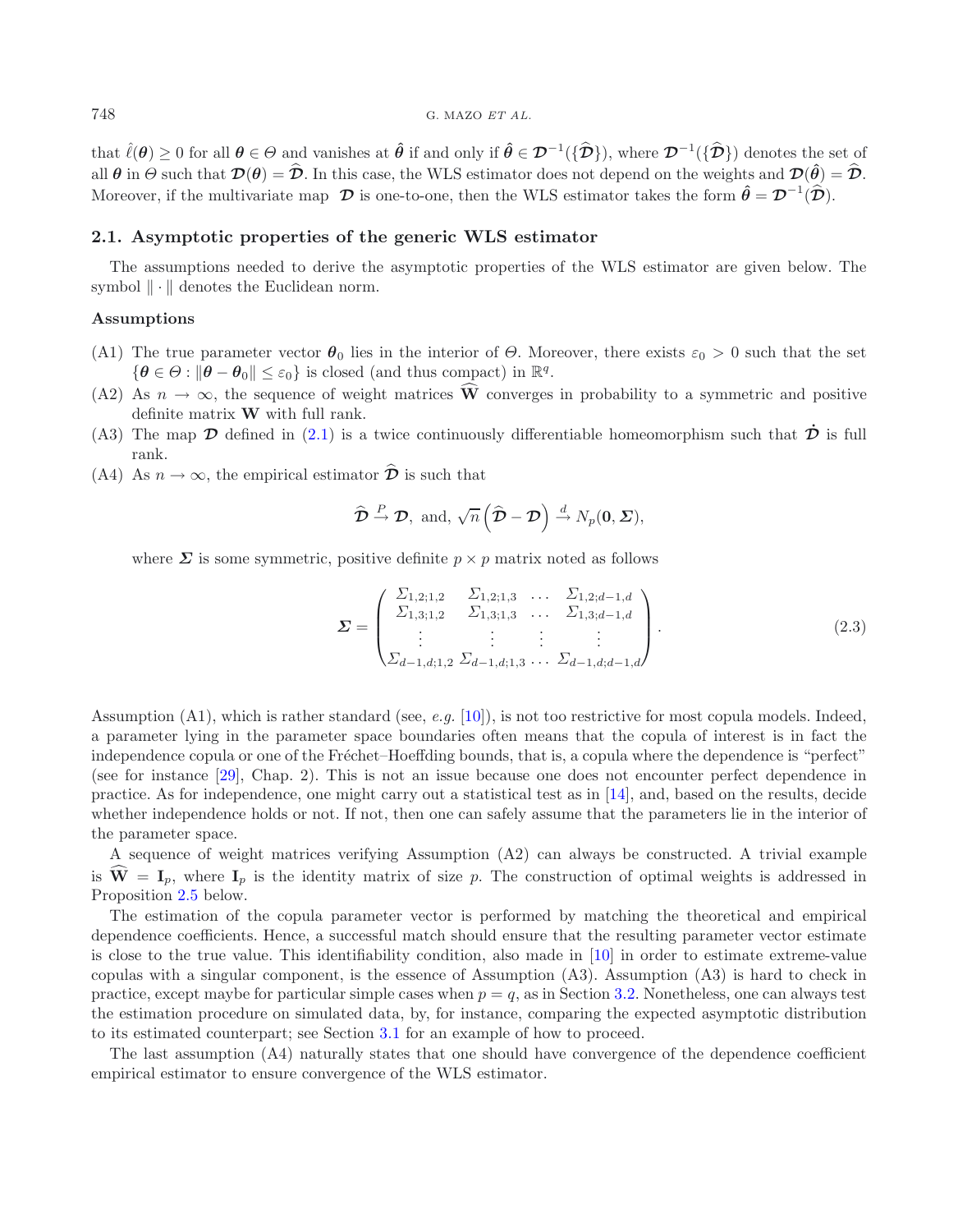**Theorem 2.1.** *Assume that* (A1)–(A4) *hold. Then, as*  $n \to \infty$  *and with probability tending to one, the WLS estimator defined by* [\(2.2\)](#page-1-1) *exists and is unique. Moreover, it is consistent and asymptotically normal:*

<span id="page-3-3"></span>
$$
\sqrt{n}(\hat{\boldsymbol{\theta}} - \boldsymbol{\theta}_0) \stackrel{d}{\rightarrow} N_q(\mathbf{0}, \boldsymbol{\Xi}), \qquad (2.4)
$$

*where*

<span id="page-3-0"></span>
$$
\mathbf{\Xi} = \left(\dot{\mathbf{\mathcal{D}}}^T \mathbf{W} \dot{\mathbf{\mathcal{D}}}\right)^{-1} \dot{\mathbf{\mathcal{D}}}^T \mathbf{W} \mathbf{\Sigma} \mathbf{W} \dot{\mathbf{\mathcal{D}}}\left(\dot{\mathbf{\mathcal{D}}}^T \mathbf{W} \dot{\mathbf{\mathcal{D}}}\right)^{-1}.
$$

As usual, the results of Theorem [2.1](#page-2-1) allow to derive the asymptotic distribution of quadratic forms in  $\hat{\theta}$ and  $\mathcal{D}(\hat{\theta})$ . These asymptotics serve to build confidence regions and statistical tests for the parameters and the dependence coefficients. Let  $\chi^2_q$  denote the Chi square distribution with q degrees of freedom. Let us write  $\mathbf{E} = \mathbf{E}(\theta)$  and  $\mathbf{\Sigma} = \mathbf{\Sigma}(\theta)$  to emphasize that in general these matrices depend on  $\theta$ . The continuity of matrices with respect to the parameter vector  $\theta$  is meant elementwise. Corollary [2.2,](#page-3-0) given below, may serve to build confidence regions around  $\hat{\theta}$  or  $\mathcal{D}(\hat{\theta})$ .

**Corollary 2.2.** *Suppose that the assumptions of Theorem [2.1](#page-2-1) hold.*

(i) *If*  $\Xi(\theta)$  *is invertible for all*  $\theta$  *in*  $\Theta$  *and*  $\Sigma(\cdot)$  *is continuous at*  $\theta_0$ *, then, as*  $n \to \infty$ *,* 

$$
n(\hat{\boldsymbol{\theta}} - \boldsymbol{\theta}_0)^T \boldsymbol{\Xi}(\hat{\boldsymbol{\theta}})^{-1} (\hat{\boldsymbol{\theta}} - \boldsymbol{\theta}_0) \stackrel{d}{\rightarrow} \chi_q^2.
$$

(ii) *Define*  $\hat{\Sigma}$  *such that*  $\hat{\Sigma}$  *is invertible and converges to*  $\Sigma(\theta_0)$  *in probability as*  $n \to \infty$ *. Then as*  $n \to \infty$ *,* 

$$
n(\widehat{\mathcal{D}}-\mathcal{D}(\boldsymbol{\theta}_0))^T\widehat{\boldsymbol{\Sigma}}^{-1}(\widehat{\boldsymbol{\mathcal{D}}}-\mathcal{D}(\boldsymbol{\theta}_0))\stackrel{d}{\rightarrow}\chi^2_p.
$$

For a particular value  $\theta_1^* \in \mathbb{R}^r$ ,  $r \leq q-1$ , the test  $H_0: \theta_{01} = \theta_1^*$  against  $H_1: \theta_{01} \neq \theta_1^*$ , where  $\theta_0 =$  $(\theta_{01}, \theta_{02}) \in \mathbb{R}^r \times \mathbb{R}^{q-r}$ , may be carried out using the asymptotic approximation suggested by Corollary [2.3,](#page-3-1) given next. In general, write  $\theta = (\theta_1, \theta_2) \in \mathbb{R}^r \times \mathbb{R}^{q-r}$  for  $\theta \in \Theta$ , and, likewise,  $\hat{\theta} = (\hat{\theta}_1, \hat{\theta}_2)$ . Let  $\Xi_1(\theta_1, \theta_2)$ denote the  $r \times r$  asymptotic covariance matrix corresponding to  $\theta_1$ , that is, the upper left part of  $\mathcal{Z}(\theta_1, \theta_2)$ .

<span id="page-3-1"></span>**Corollary 2.3.** *Under the assumptions of Corollary* [2.2](#page-3-0)(i)*, as*  $n \to \infty$ *,* 

$$
n(\hat{\theta}_1 - \theta_1^{\star})^T \boldsymbol{\Xi}_1(\theta_1^{\star}, \hat{\theta}_2)^{-1} (\hat{\theta}_1 - \theta_1^{\star}) \stackrel{d}{\rightarrow} \chi^2_r.
$$

The test  $H_0$ : "the chosen parametric model is the true model of the underlying copula" against  $H_1$ : "the chosen parametric model is false" may be carried out by using the asymptotic approximation suggested by Corollary [2.4](#page-3-2) below, adapted from [\[22](#page-19-6)].

<span id="page-3-2"></span>**Corollary 2.4.** *Suppose that the assumptions of Theorem* [2.1](#page-2-1) *and Corollary* [2.2](#page-3-0) (ii) *hold. For*  $\theta \in \Theta$ , *define* 

$$
\mathbf{A}(\boldsymbol{\theta}) := \dot{\mathcal{D}}(\boldsymbol{\theta}) \left( \dot{\mathcal{D}}(\boldsymbol{\theta})^T \dot{\mathcal{D}}(\boldsymbol{\theta}) \right)^{-1} \dot{\mathcal{D}}(\boldsymbol{\theta})^T,
$$

 $\hat{\mathbf{A}} = \mathbf{A}(\hat{\theta})$ , and denote by k the rank of  $\mathbf{I}_p - \mathbf{A}(\theta_0)$ . If  $\Sigma(\theta)$  is invertible for all  $\theta$  in  $\Theta$  and  $\Sigma(\cdot)$  is continuous  $at \theta_0$ *, then as*  $n \to \infty$ *,* 

$$
n\left(\mathcal{D}(\hat{\boldsymbol{\theta}})-\widehat{\mathcal{D}}\right)^T(\mathbf{I}_p-\widehat{\mathbf{A}})[(\mathbf{I}_p-\widehat{\mathbf{A}})\widehat{\mathbf{\Sigma}}(\mathbf{I}_p-\widehat{\mathbf{A}})+\widehat{\mathbf{A}}]^{-1}(\mathbf{I}_p-\widehat{\mathbf{A}})\left(\mathcal{D}(\hat{\boldsymbol{\theta}})-\widehat{\mathcal{D}}\right)\rightarrow \chi_k^2.
$$

The asymptotic covariance matrix *Ξ* in [\(2.4\)](#page-3-3) depends on the weight matrix **W**. The optimal weight matrix **W**, in the sense that it allows to minimize the asymptotic covariance matrix *Ξ*, is given in Proposition [2.5](#page-4-1) below (due to [\[22\]](#page-19-6)). The above mentioned ordering of covariance matrices is to be understood in the following sense.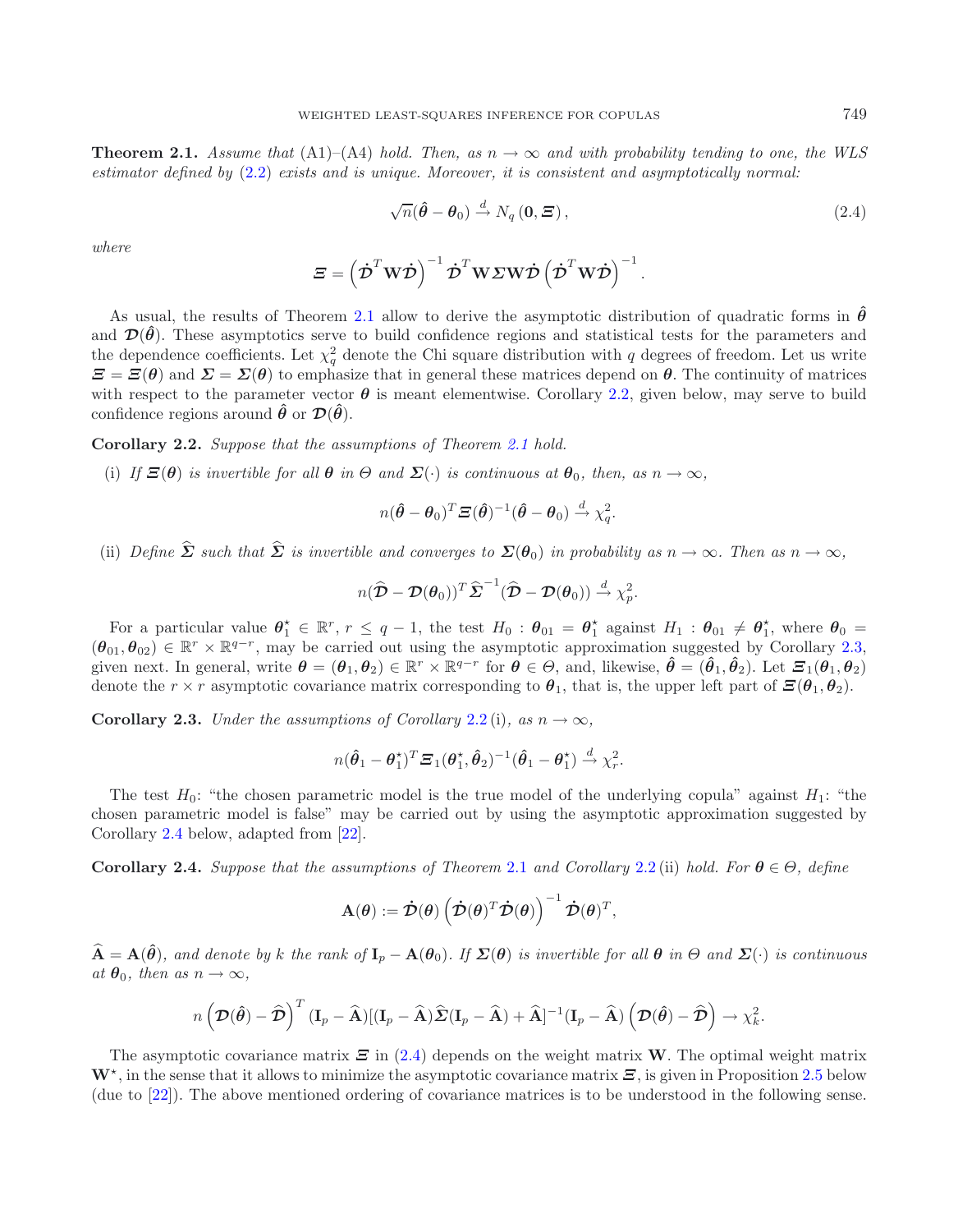The notation  $\mathbf{A} \geq 0$  means that the matrix  $\mathbf{A}$  is nonnegative definite. For two nonnegative definite matrices  $\mathbf{A}$ and **B**, define **A** to be less or equal than **B** if  $\mathbf{B} - \mathbf{A} > 0$ . It is easily checked that  $\mathbf{A} \leq \mathbf{B}$  implies tr( $\mathbf{A}$ )  $\leq$  tr( $\mathbf{B}$ ). where  $\text{tr}(\cdot)$  stands for the trace operator of matrices. Thus, the distribution with the smallest covariance matrix is the one for which the sum of the variances is minimum. In view of  $(2.5)$ , an optimal estimator, that is, an estimator that leads to the smallest asymptotic covariance matrix, can be constructed by letting the sequence of weight matrices converge to  $\Sigma^{-1}$ .

<span id="page-4-1"></span>**Proposition 2.5.** *Suppose that*  $\Sigma$  *defined in* (A4) *is invertible. Then the asymptotic covariance matrix*  $\Xi$  *is minimum for* **W** *such that*

<span id="page-4-6"></span><span id="page-4-4"></span><span id="page-4-2"></span>
$$
\mathbf{W}^{\star}\dot{\mathcal{D}} \propto \Sigma^{-1}\dot{\mathcal{D}},\tag{2.5}
$$

*where the symbol* ∝ *denotes proportionality.*

An estimate of the optimal weight matrix  $\Sigma^{-1}$  can be based on empirical data or constructed as follows. Define the *zero-step estimator*  $\hat{\boldsymbol{\theta}}^0$  to be the WLS estimator [\(2.2\)](#page-1-1) with  $\widehat{\boldsymbol{W}} = \mathbf{I}_p$ . Define the *one-step estimator*  $\hat{\theta}^1$  to be the WLS estimator with  $\widehat{W} = \Sigma^{-1}(\hat{\theta}^0)$ , where  $\Sigma(\hat{\theta}^0)$  is an estimate of  $\Sigma$  based on the zero-step estimator. For instance, one may simulate data according to  $C = C(\hat{\theta}^0)$  and use them to construct  $\Sigma(\hat{\theta}^0)$ . This one-step estimator is then an optimal estimator. The performances of the zero-step and the optimal estimators will be compared in Section [3.1.](#page-6-1)

<span id="page-4-5"></span>When there are as many pairs as parameters, the WLS estimator does not depend on the weights, as stated in the next proposition.

**Proposition 2.6.** *Suppose that the assumptions of Theorem* [2.1](#page-2-1) *hold.* If  $p = q$  *then, as*  $n \to \infty$  *and with probability tending to one,*

$$
\hat{\theta} = \mathcal{D}^{-1}(\hat{\mathcal{D}}),\tag{2.6}
$$

*and*

$$
\sqrt{n}(\hat{\boldsymbol{\theta}} - \boldsymbol{\theta}_0) \stackrel{d}{\rightarrow} N_q \left( \mathbf{0}, \left( \dot{\boldsymbol{\mathcal{D}}}^T \dot{\boldsymbol{\mathcal{D}}} \right)^{-1} \dot{\boldsymbol{\mathcal{D}}}^T \boldsymbol{\Sigma} \dot{\boldsymbol{\mathcal{D}}} \left( \dot{\boldsymbol{\mathcal{D}}}^T \dot{\boldsymbol{\mathcal{D}}} \right)^{-1} \right).
$$
 (2.7)

# <span id="page-4-0"></span>**2.2. Examples of three dependence coefficients verifying Assumption (A4)**

Three examples of a dependence coefficient for which the pair of vectors  $(\mathcal{D}, \mathcal{D})$  satisfies Assumption (A4) are provided. These coefficients are the Spearman's rho, the Kendall's tau, and the extremal dependence coefficient. They are widely used in practice, and that is why we illustrate our methodology on them. But others can be used, as long as (A4) holds. See [\[24](#page-19-0)[,29](#page-19-1)] for more about these coefficients and [\[23\]](#page-19-7) for their asymptotic properties. Recall that  $F_i$  is the distribution of  $X_i$  and let

$$
\widehat{F}_i(x) = \frac{1}{n+1} \sum_{k=1}^n \mathbf{1}(X_i^{(k)} \le x), \quad x \in \mathbb{R}.
$$

<span id="page-4-3"></span>Put  $U_i = F_i(X_i)$  and  $\widehat{U}_i^{(k)} = \widehat{F}_i(X_i^{(k)})$ . Recall that  $F_{i,j}$  is the distribution function of  $(X_i, X_j)$  and that  $C_{i,j}$ denotes its copula.

**Example 1** (Spearman's rho). The Spearman's rho dependence coefficient of the pair  $(X_i, X_j)$  is given by

$$
\mathcal{D}_{i,j} = 12 \int_{[0,1]^2} C_{i,j}(u,v) \, du \, dv - 3. \tag{2.8}
$$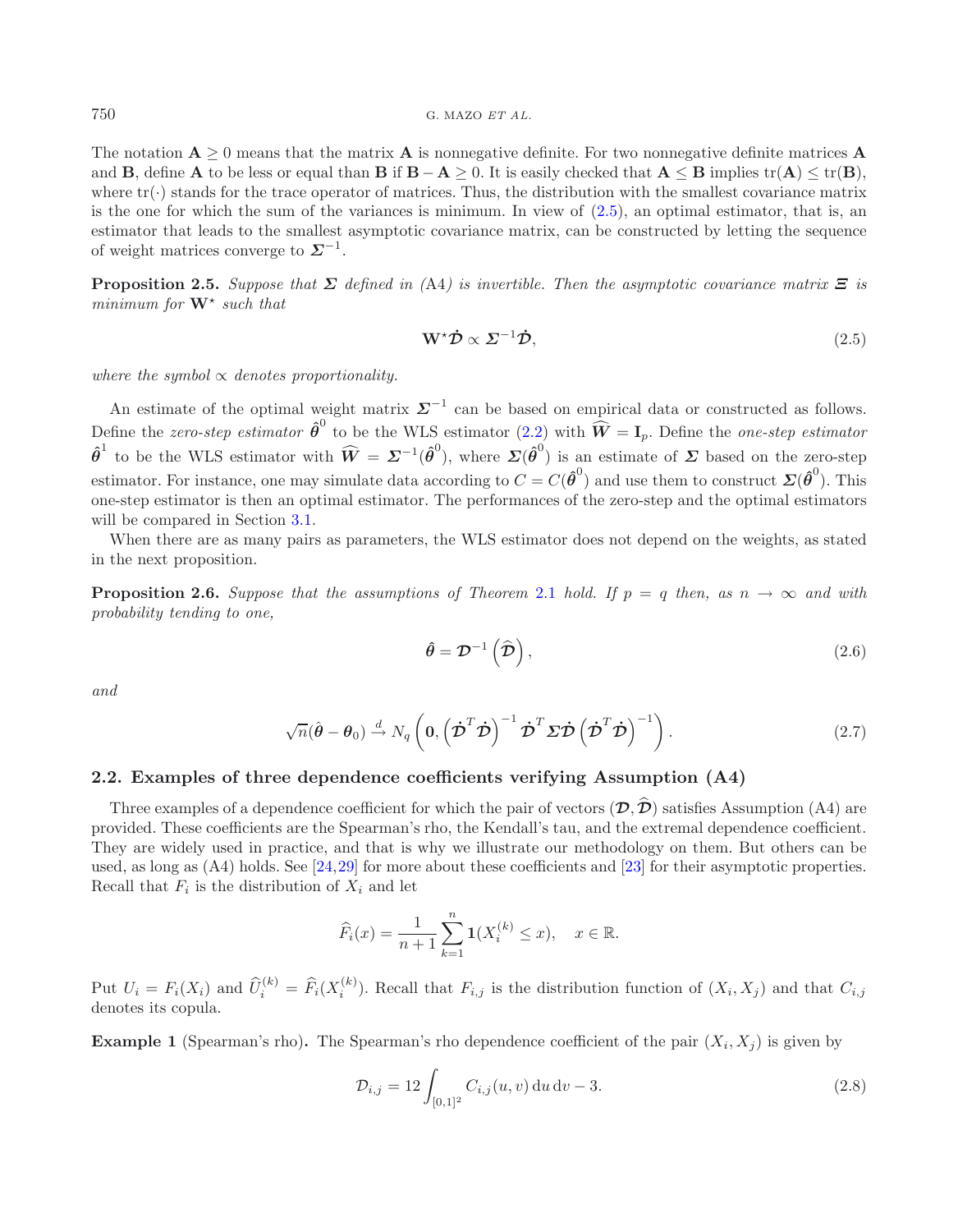Its empirical counterpart is defined as

$$
\widehat{\mathcal{D}}_{i,j} = \frac{\sum_{k=1}^{n} \left( \widehat{U}_{i}^{(k)} - \overline{\widehat{U}}_{i} \right) \left( \widehat{U}_{j}^{(k)} - \overline{\widehat{U}}_{j} \right)}{\left[ \sum_{k=1}^{n} \left( \widehat{U}_{i}^{(k)} - \overline{\widehat{U}}_{i} \right)^{2} \sum_{k=1}^{n} \left( \widehat{U}_{j}^{(k)} - \overline{\widehat{U}}_{j} \right)^{2} \right]^{1/2}},
$$

where  $\overline{\hat{U}_i} = \sum_{k=1}^n \hat{U}_i^{(k)}/n$ . This empirical estimator is a U-statistic [\[23](#page-19-7)], whose theory is well known, see, *e.g.* [\[36\]](#page-19-8) Chapter 12. In particular, it has been established in [\[23\]](#page-19-7) Section 9 that Assumption (A4) holds with

$$
\Sigma_{i,j;k,l} = 9 \int_{[0,1]^2} \left[ (1 - 2u_i)(1 - 2u_j) - 2u_i - 2u_j + 4I_i(u_j) + 4I_j(u_i) - \mathcal{D}_{i,j} \right] \times \left[ (1 - 2u_k)(1 - 2u_l) - 2u_k - 2u_l + 4I_k(u_l) + 4I_l(u_k) - \mathcal{D}_{k,l} \right] dC(u_1, \dots, u_d),
$$

where  $I_j(u) = \int_0^1 C_{ij}(u, v)dv$  and  $I_i(v) = \int_0^1 C_{ij}(u, v)du$ . Let us note that this result holds without any condition on the underlying copula.

<span id="page-5-1"></span>**Example 2** (Kendall's tau). The Kendall's tau dependence coefficient of the pair  $(X_i, X_j)$  is given by

<span id="page-5-3"></span><span id="page-5-2"></span>
$$
\mathcal{D}_{i,j} = 4 \int_{[0,1]^2} C_{i,j}(u,v) dC_{i,j}(u,v) - 1.
$$
\n(2.9)

Its empirical counterpart is defined as

$$
\widehat{\mathcal{D}}_{i,j} = \binom{n}{2}^{-1} \sum_{k < l} \text{sign}\left( (X_i^{(k)} - X_i^{(l)}) (X_j^{(k)} - X_j^{(l)}) \right),\tag{2.10}
$$

where  $sign(x) = 1$  if  $x > 0$ ,  $-1$  if  $x < 0$  and 0 if  $x = 0$ . This empirical estimator is also a U-statistic and the same discussion as in Example [1](#page-4-3) also yields that Assumption (A4) holds with

$$
\Sigma_{i,j;k,l} = 4 \int_{[0,1]^2} \left[ 4C_{i,j}(u_i, u_j) + 1 - \mathcal{D}_{i,j} - 2u_i - 2u_j \right] \times \left[ 4C_{k,l}(u_k, u_l) + 1 - \mathcal{D}_{k,l} - 2u_k - 2u_l \right] dC(u_1, \dots, u_d). \tag{2.11}
$$

Again, let us note that this result holds without any condition on the underlying copula.

The third example deals with extreme-value copulas, which are theoretically well grounded for performing a statistical analysis of extreme values, such as maxima of samples. Recall that a copula  $C_{\#}$  is an extreme-value copula if there exists a copula  $\tilde{C}$  such that

<span id="page-5-0"></span>
$$
C_{\#}(u_1,\ldots,u_d)=\lim_{m\uparrow\infty}\tilde{C}^m(u_1^{1/m},\ldots,u_d^{1/m}),\quad (u_1,\ldots,u_d)\in[0,1]^d,
$$

see, *e.g.* [\[20](#page-18-9)]. The class of extreme-value copulas corresponds exactly to the class of max-stable copulas, that is, the copulas  $C_{\#}$  such that

$$
C_{\#}^{m}(u_{1}^{1/m},...,u_{d}^{1/m})=C_{\#}(u_{1},...,u_{d}), \quad m \geq 1, (u_{1},...,u_{d}) \in [0,1]^{d}.
$$

The extremal dependence coefficient is implicitely defined by the following representation of bivariate extremevalue copulas on the diagonal of the unit square:

$$
C_{\#}(u, u) = u^{2-\lambda}, \quad \lambda \in [0, 1].
$$
\n(2.12)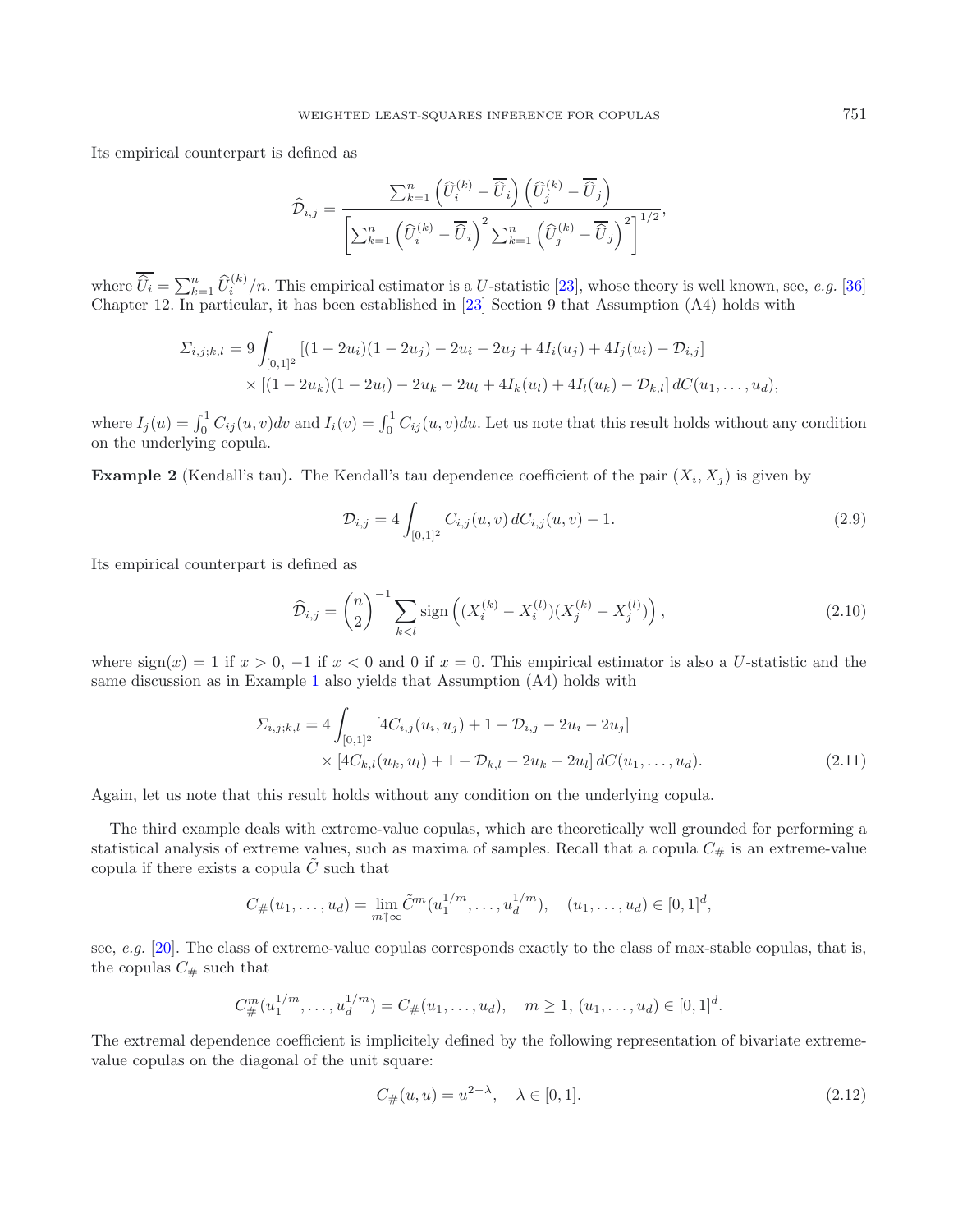#### 752 G. MAZO *ET AL.*

If  $\lambda = 0$  then  $C_{\#}(u, u) = \Pi(u, u) = u^2$ , where  $\Pi$  stands for the independence copula. If  $\lambda = 1$  then  $C_{\#}(u, u) =$  $M(u, u) = \min(u, u) = u$ , where M stands for the Fréchet–Hoeffding upper bound for copulas, that is, the case of perfect dependence. In the case of extreme-value copulas, the extremal dependence coefficient corresponds to the well known upper tail dependence coefficient

$$
\lambda = \lim_{u \uparrow 1} \frac{1 - 2u + C_{\#}(u, u)}{1 - u},
$$

which measures the dependence in the tails. Nonetheless, for extreme-value copulas, the interpolation between  $\Pi$ and M on the diagonal of the unit square  $(2.12)$  makes the extremal dependence coefficient a natural coefficient of general dependence, and not just a coefficient that measures dependence in the tails. For further information about extreme-value statistics, see, *e.g.* [\[5\]](#page-18-10). An account about extreme-value copulas can be found in [\[20](#page-18-9)].

Estimators of the extremal dependence coefficient for which the asymptotic properties are derived under unknown margins can be found in  $[2, 16]$  $[2, 16]$  $[2, 16]$ . However, in order to obtain the results, the existence of partial derivatives for the underlying copulas was assumed. Hence, these estimators cannot be used since we aim at estimating the parameters of copulas for which these derivatives may not exist.

If the marginal distributions are assumed to be known, however, various estimators of the extremal dependence coefficient and their asymptotic properties can be found in the literature  $[4,7,11,21,32]$  $[4,7,11,21,32]$  $[4,7,11,21,32]$  $[4,7,11,21,32]$  $[4,7,11,21,32]$  $[4,7,11,21,32]$ . A review can be found in [\[20](#page-18-9)]. Our choice of the estimator presented in Example [3](#page-6-2) below, that of [\[11\]](#page-18-15), is arbitrary. One can choose an other estimator in the literature and adapt the results.

<span id="page-6-2"></span>**Example 3** (Extremal dependence coefficient)**.** Assume that the copula of interest C is an extreme-value copula and let  $\mathcal{D}_{i,j}$  be the extremal dependence coefficient of the pair  $(X_i, X_j)$ , implicitely defined in [\(2.12\)](#page-5-0), and given by

$$
\mathcal{D}_{i,j} = 2 + \log C_{i,j} (e^{-1}, e^{-1}). \tag{2.13}
$$

Its empirical counterpart, as defined in [\[11](#page-18-15)], is given by

$$
\widehat{\mathcal{D}}_{i,j} = 3 - \frac{1}{1 - \sum_{k=1}^{n} \max(U_i^{(k)}, U_j^{(k)})/n}.
$$

By adapting [\[11\]](#page-18-15) to the multivariate case, Assumption (A4) holds with

$$
\Sigma_{i,j;k,l} = (3 - \mathcal{D}_{i,j})^2 (3 - \mathcal{D}_{k,l})^2 \text{ Cov}(\max(U_i, U_j), \max(U_k, U_l)).
$$
\n(2.14)

In practice, the margins are usually unknown. However, assuming that  $F$  is an extreme-value distribution, the margins should be Generalized Extreme-Value (GEV) distributions, see [\[5](#page-18-10)]. Therefore, to estimate the parameters of the GEV, one can apply a method known as "inference functions for margins" (IFM, see [\[24](#page-19-0)], Sect. 10) whose asymptotic properties are well established.

#### 3. Illustrations on simulated and real datasets

<span id="page-6-0"></span>In order to assess the WLS estimator's performance on finite samples, numerical experiments are undertaken in Section [3.1](#page-6-1) and a real dataset application is presented in Section [3.2.](#page-9-0) In both the experiments and the application, we aim at estimating the parameters of multivariate copulas possessing a singular component.

#### <span id="page-6-1"></span>**3.1. Estimating the parameters of multivariate copulas possessing a singular component**

By substituting the Fréchet copulas  $[12]$ 

$$
C_{0k}(u_0, u_k) = \theta_k \min(u_0, u_k) + (1 - \theta_k)u_0 u_k, \quad \theta_k \in [0, 1]
$$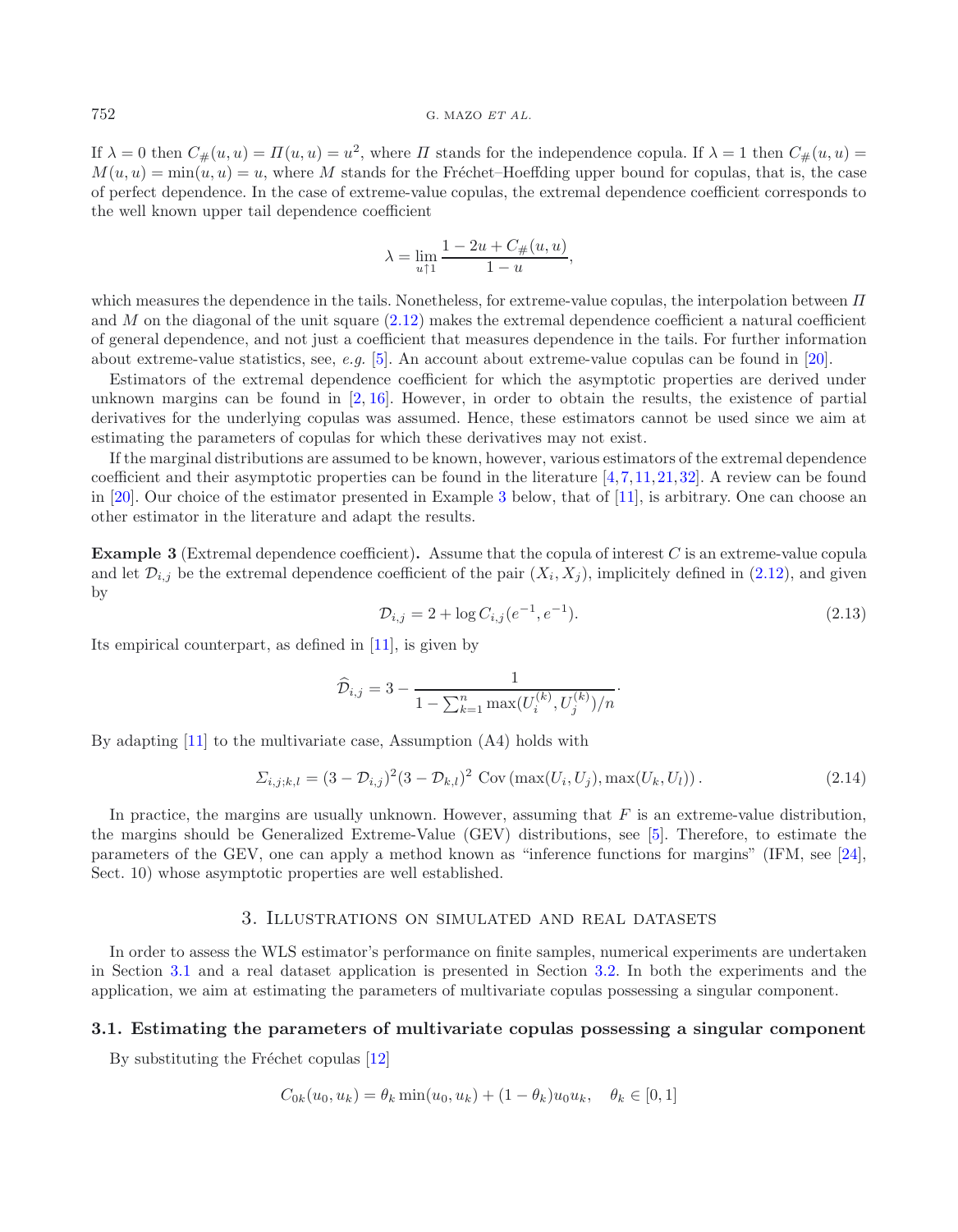|           |      | $d=4$     |          | $d=10$    |          |  |
|-----------|------|-----------|----------|-----------|----------|--|
|           |      | zero-step | one-step | zero-step | one-step |  |
|           | [S1] | 0.11      | 0.11     | 0.10      | 0.12     |  |
| $n=50$    | S2)  | 0.10      | 0.10     | 0.09      | 0.10     |  |
|           | SS3  | 0.18      | 0.18     | 0.17      | 0.20     |  |
|           | 'S1) | 0.06      | 0.06     | 0.05      | 0.05     |  |
| $n = 200$ | (S2) | 0.05      | 0.05     | 0.04      | 0.04     |  |
|           | (S3) | 0.10      | 0.10     | 0.09      | 0.09     |  |
|           | (S1) | 0.04      | 0.04     | 0.03      | 0.03     |  |
| $n = 500$ | (S2) | 0.03      | 0.03     | 0.03      | 0.03     |  |
|           | S3   | 0.06      | 0.06     | 0.06      | 0.05     |  |

<span id="page-7-1"></span>TABLE 1. MAEs for the three studied situations with respect to the data sample size  $n$  and dimension d. The results are averaged over 200 replications.

<span id="page-7-0"></span>into the one-factor copula [\[27](#page-19-11)]

$$
C(u_1,\ldots,u_d)=\int_0^1\prod_{k=1}^d\frac{\partial C_{0k}(u_0,u_k)}{\partial u_0}\,\mathrm{d}u_0,
$$

one obtains a copula C with a singular component and whose bivariate margins are given by the following Fréchet copulas

$$
C_{ij}(u_i, u_j) = \theta_i \theta_j \min(u_i, u_j) + (1 - \theta_i \theta_j) u_i u_j, \quad \theta_i, \theta_j \in [0, 1].
$$
\n(3.1)

The Spearman's rho and Kendall's tau coefficients of [\(3.1\)](#page-7-0) are respectively equal to  $\theta_i\theta_j$  and  $\theta_i\theta_j(\theta_i\theta_j + 2)/3$ . The extreme-value copula  $C_{\#}$  associated to C can be derived by calculating the limit

$$
C_{\#}(u_1,\ldots,u_d) = \lim_{n \uparrow \infty} C^n(u_1^{1/n},\ldots,u_d^{1/n}).
$$

It appears that the bivariate margins of  $C_{\#}$  are Cuadras–Augé copulas [\[6\]](#page-18-17)

$$
C_{\#,ij}(u_i, u_j) = \min(u_i, u_j) \max(u_i, u_j)^{1 - \theta_i \theta_j}, \quad \theta_i, \theta_j \in [0, 1]
$$

with extremal dependence coefficient given by  $\theta_i \theta_j$ . Similarly to C,  $C_{\#}$  possesses a singular component.

The two copulas C and  $C_{\#}$  are considered in the following numerical experiment. For each combination  $(d, n)$ with  $d = 4, 10$  and  $n = 50, 200, 500$ , we generated 200 datasets according to these copulas. The true parameter vector coordinates  $\theta_{0k}$ ,  $k = 1, \ldots, d$ , were chosen to be regularly spaced between 0.3 and 0.9. Three situations were studied:

- <span id="page-7-3"></span><span id="page-7-2"></span> $(S1)$  $(S1)$  the parameters of C are estimated with the Spearman's rho (see Example 1),
- <span id="page-7-4"></span> $(S2)$  $(S2)$  the parameters of C are estimated with the Kendall's tau (see Example 2), and
- (S[3\)](#page-6-2) the parameters of  $C_{\#}$  are estimated with the extremal dependence coefficient (see Example 3).

In situation (S1), Assumption (A3) is verified, see [\[28\]](#page-19-12). For each situation (Si) above, the zero-step and one-step WLS estimators of Section [2.1](#page-2-0) were tested (recall that the one-step estimator is optimal, see Prop. [2.5\)](#page-4-1). For each dataset and each situation  $(S_i)$ , the mean absolute error, defined as

$$
\text{MAE} = \frac{1}{d} \sum_{k=1}^{d} |\hat{\theta}_k - \theta_{0k}|
$$

was computed and averaged over the 200 replications. These criteria are reported in Table [1.](#page-7-1) It appears from this Table that there is almost no difference between the zero-step and one-step estimators. This lack of weighting effect was also mentioned in ([\[31](#page-19-3)], Sect. 3). This suggests that the zero-step estimator is already near optimal.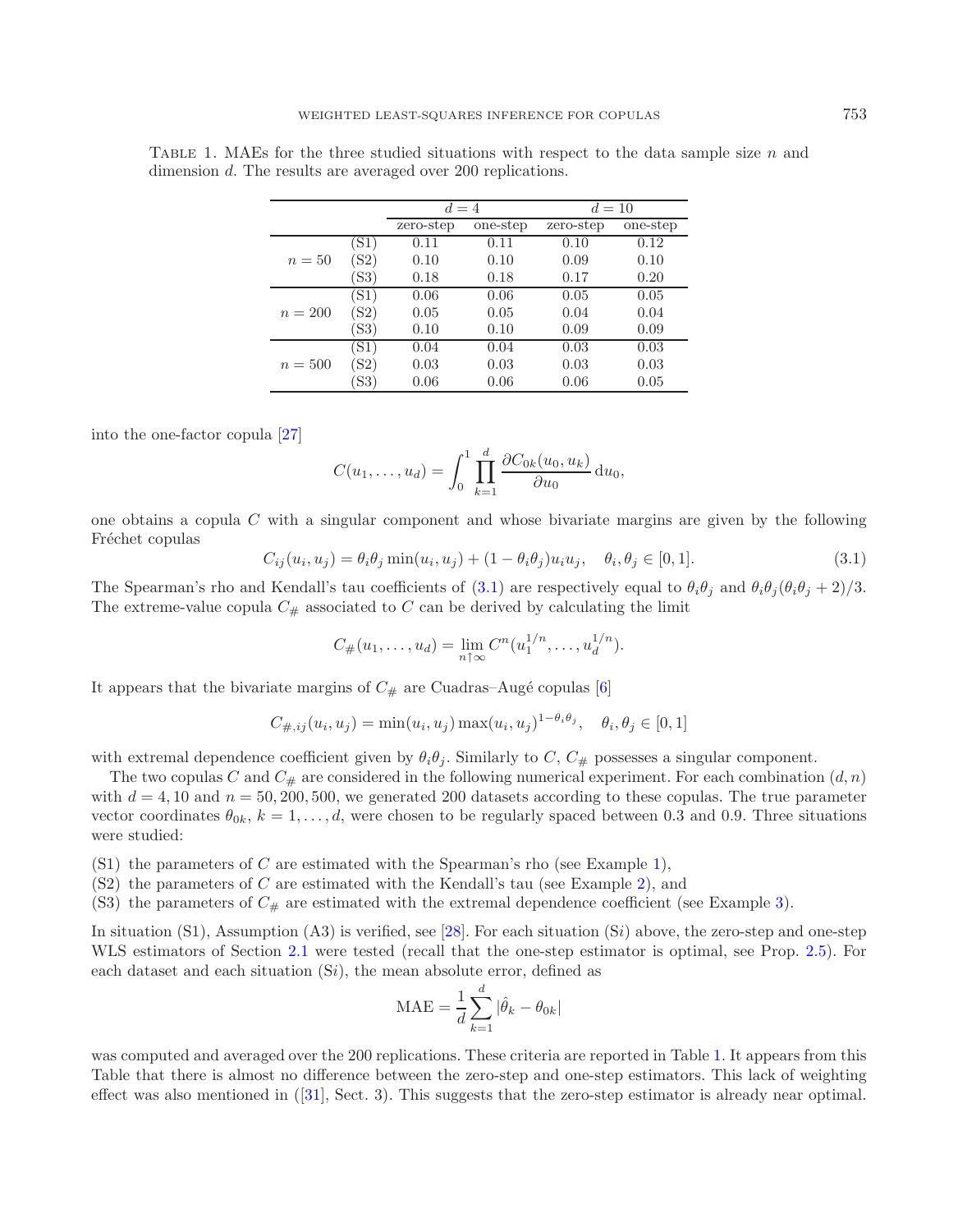

<span id="page-8-0"></span>FIGURE 1. Histograms of  $n(\hat{\boldsymbol{\theta}}^{(r)} - \boldsymbol{\theta}_0)^T \boldsymbol{\Xi}(\hat{\boldsymbol{\theta}}^{(r)})^{-1}(\hat{\boldsymbol{\theta}}^{(r)} - \boldsymbol{\theta}_0), r = 1, ..., 200$  together with the density of a  $\chi_d^2$  distribution. The considered experiment parameters were  $n = 500$  and  $d = 4$ . *Upper left*: ([S2\)](#page-7-2). *Upper right*: ([S1\)](#page-7-3). *Bottom*: ([S3\)](#page-7-4).

The comparison of the rows (S1) and (S2) shows that the choice between the Spearman's rho and Kendall's tau in the WLS estimator has very little impact on its performance. Estimating the parameters of an extreme-value copula with the extremal dependence coefficient, however, appears to be less accurate – see the (S3) row of the table. Finally, the comparison of the two columns  $d = 4$  and  $d = 50$  shows that the dimension of the inference problem does not seem to affect the estimator's performance. This property makes it very attractive to deal with high-dimensional applications. To complete the study of the estimator's abilities, its asymptotic distribution derived in Theorem [2.1](#page-2-1) is tested. Since this distribution is multivariate, we checked the Chi-square approximation of Corollary [2.2](#page-3-0) instead. The values  $n(\hat{\theta}^{(r)} - \theta_0)^T \mathbf{\Xi}(\hat{\theta}^{(r)})^{-1}(\hat{\theta}^{(r)} - \theta_0), r = 1, ..., 200$ , should be approximately  $\chi_d^2$  distributed (here the dimension is equal to the number of parameters), where  $\hat{\theta}^{(r)}$  denotes the parameter vector estimated on the rth dataset replication. This approximation, shown in Figure [1,](#page-8-0) seems rather satisfactory.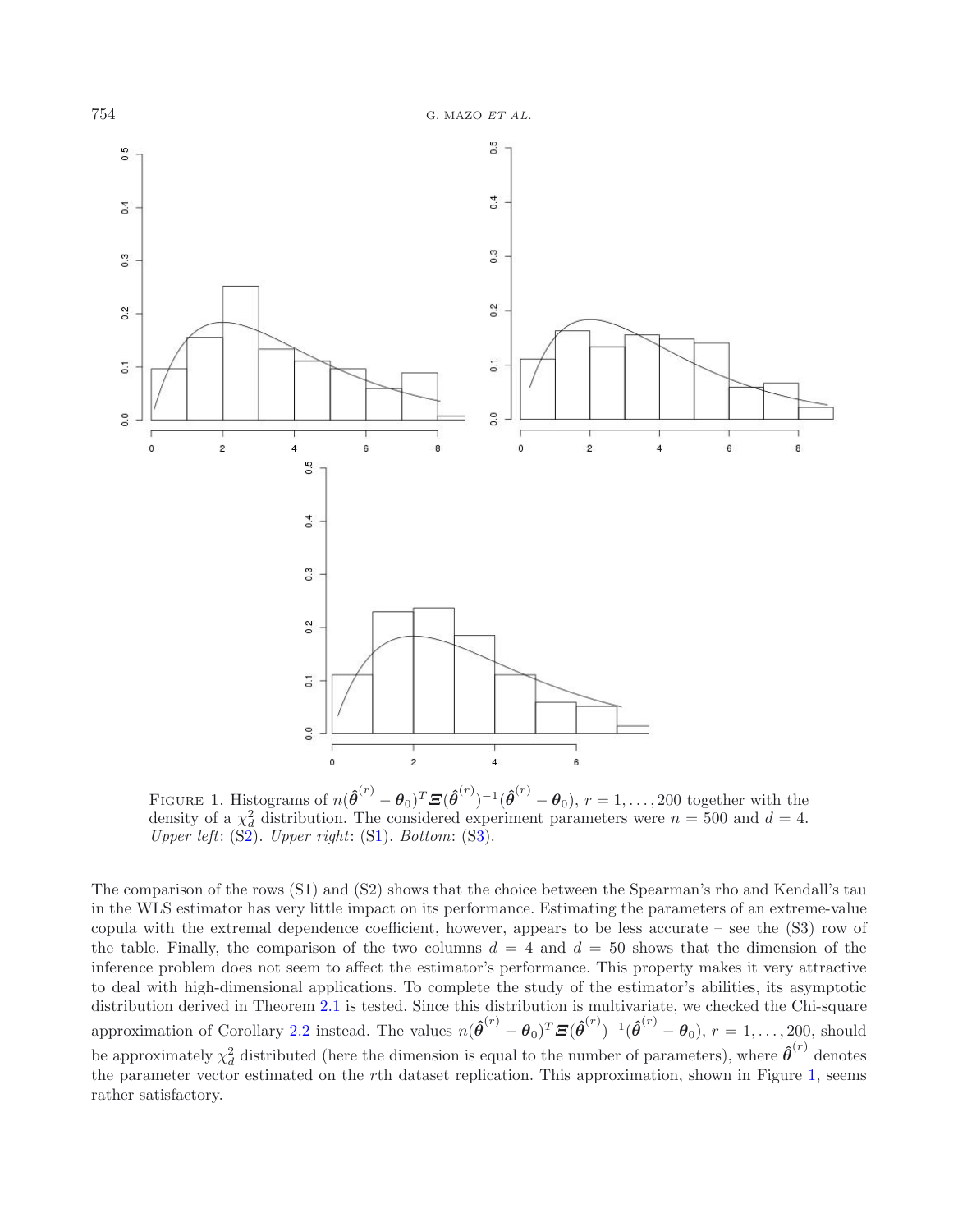# <span id="page-9-0"></span>**3.2. Measuring uncertainty for multivariate return periods in hydrology**

In hydrology, the severity and frequency of extreme events must be quantified. Such potentially dangerous events are underlain by the behavior of a random vector  $(X_1, \ldots, X_d)$  distributed according to a certain distribution F with continuous margins  $F_1, \ldots, F_d$  and copula C. Suppose that C is determined by a parameter vector  $\theta$  in  $\Theta$ . For a certain potentially dangerous event, define the *return period* T and the *critical level* p through the relationship

<span id="page-9-2"></span><span id="page-9-1"></span>
$$
T = \frac{1}{1 - K_{\theta}(p)},\tag{3.2}
$$

where  $K_{\theta}(t) = P(C(F_1(X_1),...,F_d(X_d)) \leq t), t \in [0,1],$  is called the Kendall's distribution function associated to  $C$ , see [\[30\]](#page-19-13). The return period can be interpreted as the average time elapsing between two dangerous events. For instance,  $T = 30$  years means that the event happens once every 30 years in average. The critical level can be viewed as a measure of how dangerous the underlying event is. The following question naturally arises: given a certain return period, what is the critical level of the underlying event? To answer this question, it suffices to invert  $(3.2)$  to get p as a function of T:

<span id="page-9-6"></span><span id="page-9-3"></span>
$$
p_T(\boldsymbol{\theta}) = K_{\boldsymbol{\theta}}^{-1}(1 - 1/T).
$$

Let  $\theta_0$  denote the true parameter vector and let  $p_T = p_T(\theta_0)$ . The estimation of  $p_T$ , or, in other words, the estimation of  $\theta_0$ , was performed in [\[8](#page-18-2)] for all the pairs of  $d = 3$  sites in Italy (Airole, Merelli and Poggi). The parametric model proposed for C was the extreme-value copula

$$
C(u_1, \dots, u_d) = \left(\prod_{i=1}^d u_i^{1-\theta_i}\right) \min_{i=1,\dots,d} (u_i^{\theta_i}), \quad \theta_i \in [0,1], i = 1,\dots,d.
$$
 (3.3)

As it can be seen from [\(3.3\)](#page-9-2), this copula has a singular component. The authors chose to base the inference on the Kendall's tau (see Example [2\)](#page-5-1). For  $\theta$  in  $[0,1]^d$ , the Kendall's tau coefficients are given by

<span id="page-9-4"></span>
$$
\tau_{i,j}(\boldsymbol{\theta}) = \frac{\theta_i \theta_j}{\theta_i + \theta_j - \theta_i \theta_j}, \quad i < j. \tag{3.4}
$$

By inverting [\(3.4\)](#page-9-3), one obtains

$$
\hat{\theta}_{i} = \frac{1}{2} \left( 1 + \frac{1}{\hat{\tau}}_{i,j} + \frac{1}{\hat{\tau}}_{i,k} - \frac{1}{\hat{\tau}}_{j,k} \right),
$$
\n(3.5)

where i, j, k denote the indexes of the three sites and  $\hat{\tau}_{i,j}$  is given by [\(2.10\)](#page-5-2). Observe that this is the solution of the equation [\(2.6\)](#page-4-4), and, under the light of Proposition [2.6](#page-4-5) (since  $p = q = d = 3$ ), we see that this estimator has the smallest asymptotic variance within the class [\(2.2\)](#page-1-1). However, in [\[8\]](#page-18-2), the asymptotic behavior of  $\hat{\theta} = (\hat{\theta}_1, \hat{\theta}_2, \hat{\theta}_3)$ was not derived. This is done next, and we shall see that it allows to quantify the uncertainties around the critical levels.

The asymptotic normality of  $\sqrt{n}(\hat{\theta} - \theta_0)$  is established by applying Theorem [2.1.](#page-2-1) It suffices to verify that assumption (A3) holds, which is easily checked from [\(3.4\)](#page-9-3). Hence, as  $n \to \infty$ 

<span id="page-9-5"></span>
$$
\sqrt{n}(\hat{\boldsymbol{\theta}} - \boldsymbol{\theta}_0) \stackrel{d}{\rightarrow} N(0, \boldsymbol{\Xi}), \tag{3.6}
$$

where  $\Xi$  is given by [\(2.7\)](#page-4-6) and [\(2.11\)](#page-5-3). Now, the derivation of the asymptotic behavior of the critical levels is straightforward. From [\(3.6\)](#page-9-4), we get by the delta-method that, as  $n \to \infty$ 

$$
\sqrt{n}\left(p_T(\hat{\theta}) - p_T\right) \stackrel{d}{\to} N(0, s_T^2),\tag{3.7}
$$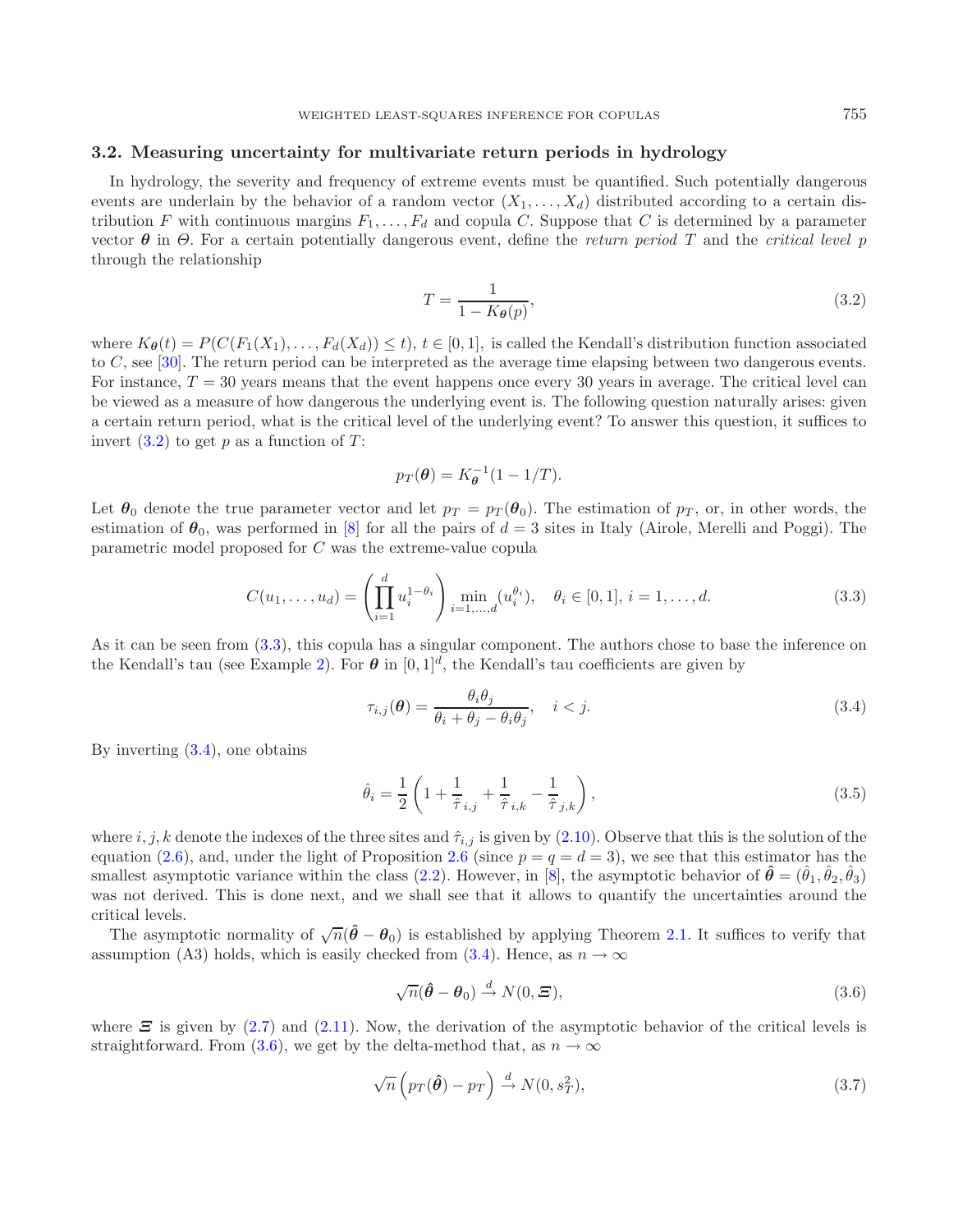

<span id="page-10-0"></span>FIGURE 2. Critical levels  $p_T(\hat{\theta})$  for  $T = 2, ..., 40$  together with 95% confidence intervals.

with  $s_T^2 = \dot{\mathbf{p}}_T \boldsymbol{\Xi} \dot{\mathbf{p}}_T^T$ , and where  $\dot{\mathbf{p}}_T$  is the Jacobian of  $p_T(\cdot)$  at the true parameter value. It follows that confidence intervals can be computed from the finite-sample approximation of [\(3.7\)](#page-9-5), provided that the sample size is large enough. In [\[8\]](#page-18-2), the critical levels in terms of return periods were reported for the three pair of sites (Airole, Merelli), (Airole, Poggi) and (Merelli, Poggi). We added to their figure 95% confidence intervals for the critical levels (Fig. [2\)](#page-10-0).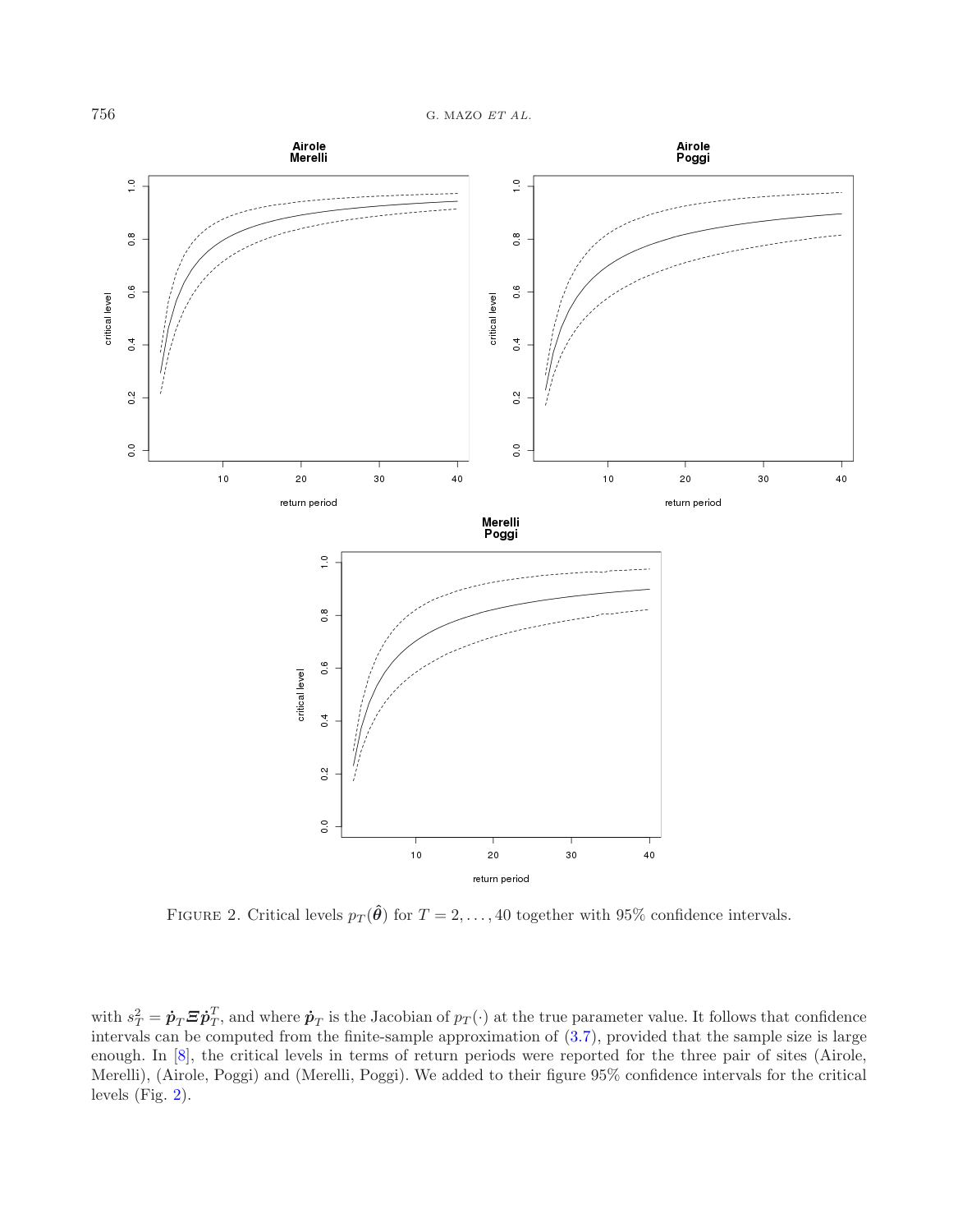|                  | pair | (Airole, Merelli) |                   |      | (Airole, Poggi)             |      |      | (Merelli, Poggi) |      |      |
|------------------|------|-------------------|-------------------|------|-----------------------------|------|------|------------------|------|------|
| $\boldsymbol{n}$ |      |                   | 20                | 30   | 10                          | 20   | 30   | 10               | 20   | 30   |
| 34               |      |                   | $0.95 \quad 0.95$ | 0.93 | $0.89$ $0.84$ $0.82$ $0.90$ |      |      |                  | 0.87 | 0.82 |
| 100              |      | 0.95              | 0.94              | 0.94 | $0.96 -$                    | 0.94 | 0.93 | 0.96             | 0.94 | 0.93 |

<span id="page-11-0"></span>TABLE 2. Proportion of inclusions within the 95% confidence intervals for the true value  $p_T$ .

The test based on Corollary [2.4](#page-3-2) has no power to detect a wrong model in this situation. Indeed, since  $\mathcal{D}(\hat{\theta}) = \hat{\mathcal{D}}$ , the test statistic is always zero. Other tests can be performed to achieve such a task, see the original paper [\[8\]](#page-18-2).

When studying extreme events, it is common to have only a limited amount of data. For instance, in [\[8](#page-18-2)], only  $n = 34$  (multivariate) observations were available. With such a small sample size, the approximation of the distribution of  $\sqrt{n}(p_T(\hat{\theta}) - p_T)$  to a normal distribution may be questionable. To assess the goodness of this approximation for small and moderate sample sizes, we carried out the following numerical experiment.  $N = 500$ datasets of size  $n \in \{34, 100\}$  were generated according to [\(3.3\)](#page-9-2) with  $\theta_0 = (0.6, 0.7, 0.2)$ . For the mth dataset  $(m = 1, \ldots, N)$ , the parameter vector estimate  $\hat{\boldsymbol{\theta}}^{(m)}$  was computed. Let  $s_T(\hat{\boldsymbol{\theta}}^{(m)})$  be the asymptotic standard deviation in [\(3.7\)](#page-9-5) at  $\hat{\boldsymbol{\theta}}^{(m)}$  where  $s_T(\boldsymbol{\theta})$  is regarded as a function of  $\boldsymbol{\theta}$ . The critical levels  $p_T(\hat{\boldsymbol{\theta}}^{(m)})$  together with the 95% confidence bands  $p_T(\hat{\theta}^{(m)}) \pm 1.96s_T(\hat{\theta}^{(m)})/\sqrt{n}$  were computed for  $T = 10, 20, 30$ . Some of the  $\hat{\theta}^{(m)}$  did not lie in their theoretical bounds [0, 1], which led to numerical difficulties for computing  $s_T(\hat{\theta}^{(m)})$ . Therefore, these were dropped from the experiment. The results reported Table [2](#page-11-0) show that the finite sample approximation is rather good for  $n = 100$ . Even for  $n = 34$ , this approximation appears to be good for the pair Airole–Merelli. Despite these encouraging results for moderate and small samples, we finish by stressing that the number of missing outputs (recall that this happens when  $\hat{\theta}^{(m)}$  do not belong to [0, 1]) were quite high: 354 and 298 over the 500 dataset replications for  $n = 34$  and  $n = 100$  respectively. Consequently, it would be of interest to improve the estimator [\(3.5\)](#page-9-6) to reduce this vexing effect.

One can observe from Figure [2](#page-10-0) that the curves for the pairs (Airole, Poggi) and (Merelli, Poggi) are similar comparing to that of the pair (Airole, Merelli). Hence to illustrate the use of Corollary [2.3,](#page-3-1) we performed the test  $H_0: \theta_1 = \theta_2$  versus  $H_1: \theta_1 \neq \theta_2$ . The change of parameters  $\mu_1 := \theta_1 - \theta_2$ ,  $\mu_2 := \theta_1 + \theta_2$  and  $\mu_3 := \theta_3$  was applied to the copula model [\(3.3\)](#page-9-2). By Corollary [2.3,](#page-3-1) the test statistics  $n\hat{\mu}_1^2/\tilde{z}_1(0,\hat{\mu}_2,\hat{\mu}_3)$  converges in distribution to a  $\chi_1^2$  variable. We obtained a p-value of 95%, indicating that there is no statistical arguments against the null hypothesis. This high  $p$ -value also suggests that this test has little power for  $n = 34$  data. The p-value for testing  $\theta_2 = \theta_3$  and  $\theta_1 = \theta_3$  were 83% and 84% respectively. The search of powerful tests for copulas is still an active area of research [\[1](#page-18-18), [18](#page-18-19), [26](#page-19-14)].

### 4. Discussion

In this paper, we considered a weighted least-squares (WLS) estimator in order to estimate the parameters of general multivariate copulas, that is, copulas for which the partial derivatives may not exist. We established its asymptotic properties and studied its performance on finite samples. In particular, the numerical experiments revealed that the weights may have little impact on the accuracy. Moreover, and this is interesting for practical purposes, the accuracy of the WLS estimator does not seem to depend on the dimension of the statistical problems being addressed. In our work, we provided three dependence coefficients which can be used to form the WLS estimator: the Spearman's rho, the Kendall's tau, and the extremal dependence coefficient. We chose popular dependence coefficients, but others can be used. Even combinations of them may be considered, as long as the formed vector  $\mathcal D$  verifies Assumption (A4). In the hydrological application of Section [3.2,](#page-9-0) this may help to make the system of equations [\(3.5\)](#page-9-6) more robust numerically.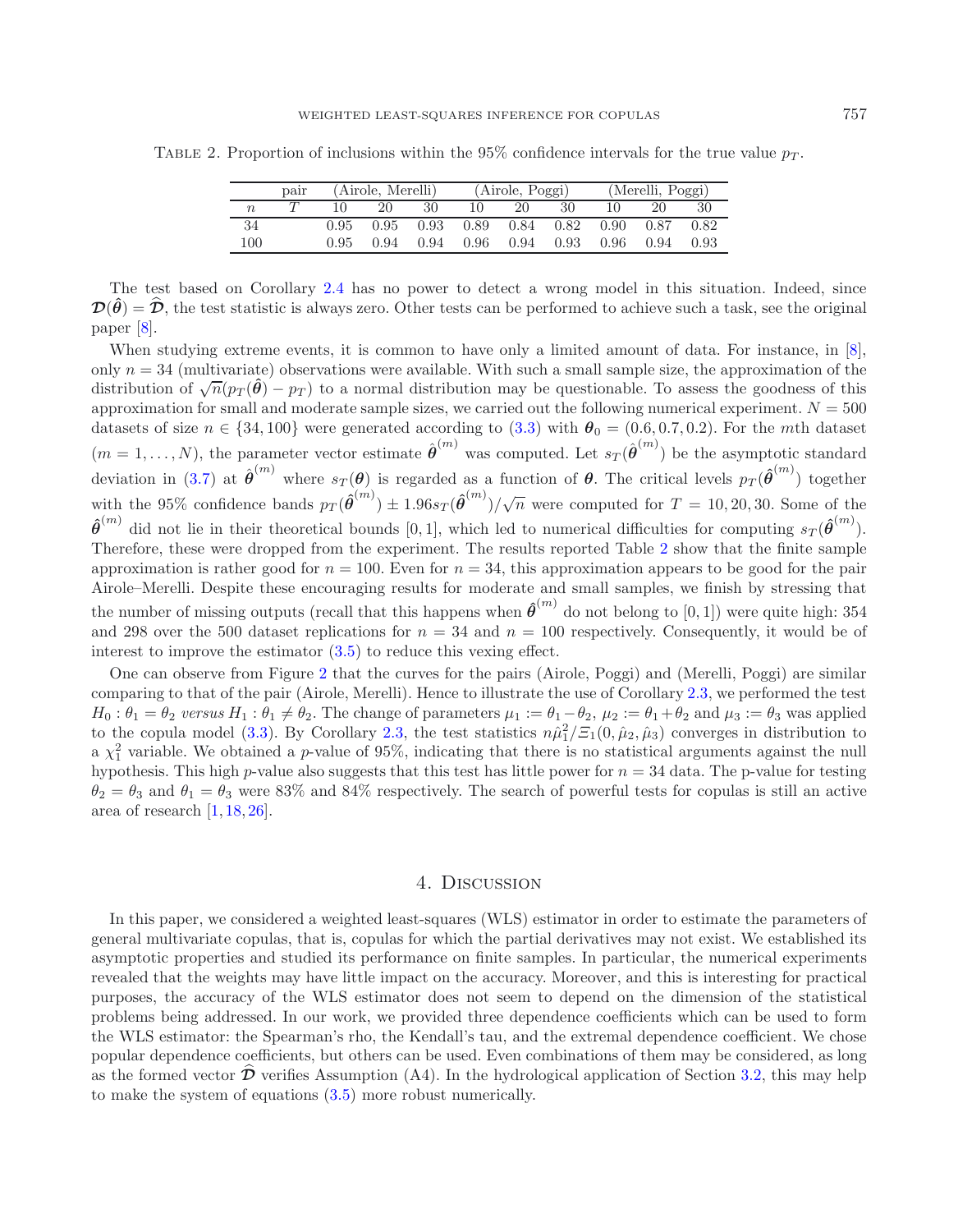#### 758 G. MAZO *ET AL.*

#### <span id="page-12-2"></span><span id="page-12-0"></span>Appendix: proofs

In order to prove Theorem [2.1,](#page-2-1) we first establish two lemmas. These lemmas, as well as their proofs, are adapted from [\[10](#page-18-7)]. It will appear that the proof of the theorem is a straightforward application of these lemmas.

Let  $\Theta$  and  $\varepsilon_0$  be defined as in assumption (A1). Define the vector map

$$
\varphi : \Theta \subset \mathbb{R}^q \to \varphi(\Theta) \subset \mathbb{R}^p
$$
  
\n
$$
\varphi(\theta) \mapsto (\varphi_1(\theta), \dots, \varphi_p(\theta))^T,
$$
\n(A.1)

and assume that  $\varphi$  is twice continuously differentiable. Denote by  $\varphi(\theta)$  the  $p \times q$  Jacobian matrix of  $\varphi$  at  $\theta$ and define  $\dot{\varphi} := \dot{\varphi}(\theta_0)$ . Let

$$
\mathbf{Y}_n = (Y_{n,1},\ldots,Y_{n,p})^T
$$

be a random vector in  $\mathbb{R}^p$  depending on an integer n and assume that  $\mathbf{Y}_n \stackrel{P}{\rightarrow} \varphi(\boldsymbol{\theta}_0)$  as  $n \to \infty$ . Let  $\widehat{\mathbf{W}} = \widehat{\mathbf{W}}_n$ be a  $p \times p$  symmetric and positive definite matrix with full rank and suppose that  $\widehat{W}$  converges in probability to a symmetric and positive definite matrix **W** with full rank as  $n \to \infty$ . Then the Cholesky decomposition entails that  $\widehat{\mathbf{W}} = \widehat{\mathbf{V}}^T \widehat{\mathbf{V}}$  for some  $p \times p$  matrix  $\widehat{\mathbf{V}}$ . Denote by  $\widehat{\Theta}_n$  the set of all minimizers of the loss function

$$
\ell_n(\boldsymbol{\theta}) = (\mathbf{Y}_n - \boldsymbol{\varphi}(\boldsymbol{\theta}))^T \widehat{\mathbf{W}} (\mathbf{Y}_n - \boldsymbol{\varphi}(\boldsymbol{\theta})) = ||\widehat{\mathbf{V}} (\mathbf{Y}_n - \boldsymbol{\varphi}(\boldsymbol{\theta}))||^2, \quad \boldsymbol{\theta} \in \Theta,
$$
\n(A.2)

where  $\|\cdot\|$  stands for the Euclidean norm. Observe that this set may contain several or no elements. Let  $\mathbf{H}_n(\theta)$ be the Hessian matrix of  $\ell_n$  at  $\theta$ , that is, the matrix whose  $(k, l)$  element is given by

$$
H_{n,kl}(\boldsymbol{\theta}) = \frac{\partial^2 \ell_n(\boldsymbol{\theta})}{\partial \theta_k \partial \theta_l}.
$$

Let  $\mathbf{Q}(\boldsymbol{\theta})$  be the  $q \times q$  matrix whose  $(k, l)$  element writes

$$
Q_{kl}(\boldsymbol{\theta}) = \left(\frac{\partial^2 \varphi_1(\boldsymbol{\theta})}{\partial \theta_k \partial \theta_l}, \ldots, \frac{\partial^2 \varphi_p(\boldsymbol{\theta})}{\partial \theta_k \partial \theta_l}\right) \mathbf{W}^T \left(\boldsymbol{\varphi}(\boldsymbol{\theta}) - \boldsymbol{\varphi}(\boldsymbol{\theta}_0)\right),
$$

and  $\mathbf{H}(\boldsymbol{\theta})$  be the  $q \times q$  matrix defined by

$$
\mathbf{H}(\boldsymbol{\theta}) = 2 \left( \mathbf{Q}(\boldsymbol{\theta}) + \dot{\boldsymbol{\varphi}}(\boldsymbol{\theta})^T \mathbf{W}^T \dot{\boldsymbol{\varphi}}(\boldsymbol{\theta}) \right).
$$

<span id="page-12-1"></span>Finally write  $\overline{B}_{\varepsilon}(\theta_0) = {\theta \in \Theta : ||\theta - \theta_0|| \leq \varepsilon}$  the closed ball around  $\theta_0$  with radius  $\varepsilon > 0$  and assume that there exists  $\varepsilon_0 > 0$  such that  $\overline{B}_{\varepsilon_0}(\theta_0)$  is closed. Then  $\overline{B}_{\varepsilon}(\theta_0)$  is compact for all  $0 < \varepsilon \leq \varepsilon_0$ .

#### **Lemma A.1.**

- (i) The elementwise convergence  $\mathbf{H}_n(\boldsymbol{\theta}) \stackrel{P}{\to} \mathbf{H}(\boldsymbol{\theta})$  holds uniformly for all  $\boldsymbol{\theta}$  in  $\overline{B}_{\varepsilon_0}(\boldsymbol{\theta}_0)$ .
- (ii) *If*  $\dot{\varphi}$  *is of full rank then, with probability tending to* 1,  $\mathbf{H}_n(\theta)$  *is positive definite for all*  $\theta$  *in some closed neighborhood of*  $\theta_0$ *.*

*Proof.* (i) It is easily seen that  $\mathbf{H}_n(\boldsymbol{\theta}) = 2\left(\dot{\boldsymbol{\varphi}}(\boldsymbol{\theta})^T\widehat{\mathbf{W}}^T\dot{\boldsymbol{\varphi}}(\boldsymbol{\theta}) + \mathbf{Q}_n(\boldsymbol{\theta})\right)$  where  $\mathbf{Q}_n(\boldsymbol{\theta})$  is a  $q \times q$  matrix such that its  $(k, l)$  element is given by

$$
Q_{n,kl}(\boldsymbol{\theta}) = \left(\frac{\partial^2 \varphi_1(\boldsymbol{\theta})}{\partial \theta_k \partial \theta_l}, \ldots, \frac{\partial^2 \varphi_p(\boldsymbol{\theta})}{\partial \theta_k \partial \theta_l}\right) \widehat{\mathbf{W}}^T \left(\boldsymbol{\varphi}(\boldsymbol{\theta}) - \mathbf{Y}_n\right).
$$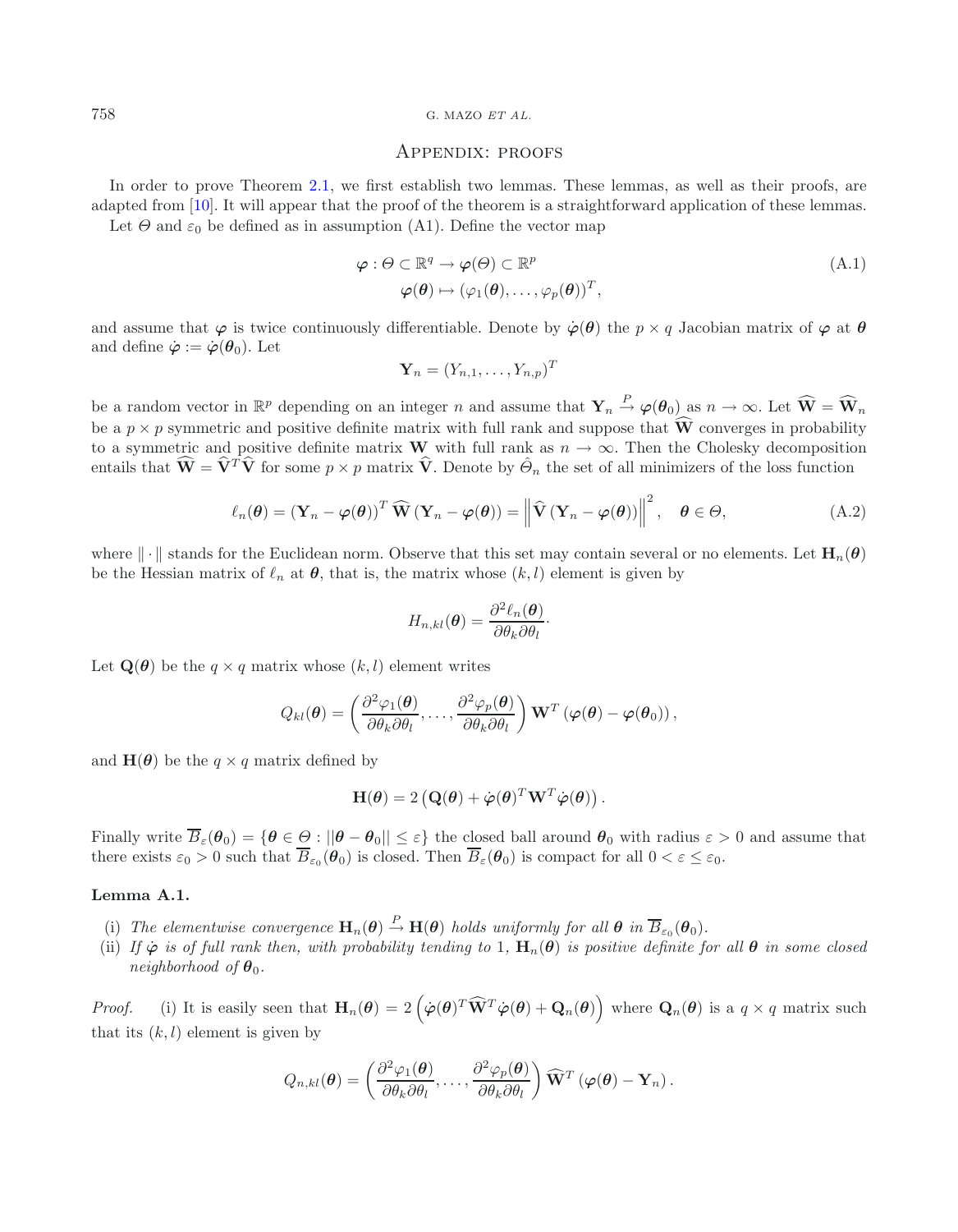Let  $\widehat{W}_{ji}$  denote the element of  $\widehat{W}$  in the *j*th row and *i*th column. For all  $\theta$  in  $\overline{B}_{\varepsilon_0}(\theta_0)$ ,

$$
\frac{1}{2}|H_{n,kl}(\boldsymbol{\theta}) - H_{kl}(\boldsymbol{\theta})| \leq \sum_{i,j=1}^p \left| \frac{\partial \varphi_i(\boldsymbol{\theta})}{\partial \theta_k} \frac{\partial \varphi_j(\boldsymbol{\theta})}{\partial \theta_l} \right| \left| \widehat{W}_{ij} - W_{ij} \right| + \sum_{i,j=1}^p \left| \frac{\partial^2 \varphi_i(\boldsymbol{\theta})}{\partial \theta_k \partial \theta_l} \right| \left| \widehat{W}_{ij} - W_{ij} \right| \left| \varphi_j(\boldsymbol{\theta}) - Y_{n,j} \right| + \sum_{i,j=1}^p \left| \frac{\partial^2 \varphi_i(\boldsymbol{\theta})}{\partial \theta_k \partial \theta_l} \right| \left| W_{ij} \right| \left| \varphi_j(\boldsymbol{\theta}_0) - Y_{n,j} \right|.
$$

Since  $\varphi_j$  and its first and second order derivatives are continuous on the closed and thus compact set  $\overline{B}_{\varepsilon_0}(\theta_0)$ , they are uniformly bounded by some constant on this set. Therefore, as  $n \to \infty$ ,

$$
\sup_{\boldsymbol{\theta}\in\overline{B}_{\varepsilon_0}(\boldsymbol{\theta}_0)}|H_{n,kl}(\boldsymbol{\theta})-H_{kl}(\boldsymbol{\theta})|\overset{P}{\to}0,
$$

which follows from the weak consistency of  $Y_n$  and  $\widehat{W}$ .

(ii) The matrix  $H(\theta_0)$  is positive definite. Hence its eigenvalues are positive. Since an eigenvalue is a continuous function of the parameter vector [\[33\]](#page-19-15) (Thm. 3.13), for each eigenvalue of H, there exists a neighborhood such that if  $\theta$  belongs to this neighborhood, then this eigenvalue at  $\theta$  is positive. Hence, since there is only a finite number of eigenvalues, it follows that there exists a neighborhood  $\overline{B}_{\delta}(\theta_0)$  ( $\delta > 0$ ) on which  $H(\theta)$  is positive definite.

Now define

$$
A_{ij} = \left\{ \sup_{\boldsymbol{\theta} \in \overline{B}_{\varepsilon_0}(\boldsymbol{\theta}_0)} |H_{n,ij}(\boldsymbol{\theta}) - H_{ij}(\boldsymbol{\theta})| \le \inf_{x \in \mathbb{R}^q, x \neq 0, \boldsymbol{\theta} \in \overline{B}_{\delta}(\boldsymbol{\theta}_0)} \frac{\mathbf{x}^T \mathbf{H}(\boldsymbol{\theta}) \mathbf{x}}{2 \sum_{i,j=1}^q |x_i x_j|} \right\}
$$

and put  $A = \bigcap_{i,j} A_{ij}$ . On the event A, for all  $\mathbf{x} \neq \mathbf{0}$  and for all  $\boldsymbol{\theta}$  in  $\overline{B}_{\varepsilon_0}(\boldsymbol{\theta}_0)$ , we have

$$
\left|\mathbf{x}^T\left(\mathbf{H}(\boldsymbol{\theta})-\mathbf{H}_n(\boldsymbol{\theta})\right)\mathbf{x}\right| \leq \sum_{i,j=1}^q \left|x_i x_j\right|_{x \in \mathbb{R}^q, x \neq 0, \boldsymbol{\theta} \in \overline{B}_\delta(\boldsymbol{\theta}_0)} \frac{\mathbf{x}^T \mathbf{H}(\boldsymbol{\theta})\mathbf{x}}{2 \sum_{i,j=1}^q \left|x_i x_j\right|} \leq \inf_{\boldsymbol{\theta} \in \overline{B}_\delta(\boldsymbol{\theta}_0)} \frac{\mathbf{x}^T \mathbf{H}(\boldsymbol{\theta})\mathbf{x}}{2}.
$$

If, moreover,  $\boldsymbol{\theta} \in \overline{B}_{\delta}(\boldsymbol{\theta}_0)$ , then

$$
\mathbf{x}^T \mathbf{H}_n(\boldsymbol{\theta}) \mathbf{x} \ge \frac{\mathbf{x}^T \mathbf{H}(\boldsymbol{\theta}) \mathbf{x}}{2} > 0
$$

because  $\mathbf{H}(\boldsymbol{\theta})$  is positive definite on  $\overline{B}_{\delta}(\boldsymbol{\theta}_0)$ . Hence on A and for all  $\boldsymbol{\theta}$  in  $\overline{B}_{\delta}(\boldsymbol{\theta}_0) \bigcap \overline{B}_{\varepsilon_0}(\boldsymbol{\theta}_0)$ , the matrix  $\mathbf{H}_n(\boldsymbol{\theta})$ is positive definite. By  $(i)$ ,  $P(A) \rightarrow 1$  as  $n \rightarrow \infty$ , which concludes the proof.  $\Box$ 

## <span id="page-13-0"></span>**Lemma A.2.**

(i) If  $\varphi$  *in* [\(A.1\)](#page-12-0) *is an homeomorphism, then for all*  $\varepsilon$  *such that*  $0 < \varepsilon \leq \varepsilon_0$ *, as*  $n \to \infty$ *,* 

$$
P\left[\hat{\Theta}_n \neq \emptyset \text{ and } \hat{\Theta}_n \subset \overline{B}_{\varepsilon}(\boldsymbol{\theta}_0)\right] \to 1.
$$

(ii) *If, moreover,*  $\dot{\varphi}(\theta_0)$  *is of full rank then as*  $n \to \infty$ *,* 

$$
P\left[\text{ card }\hat{\Theta} = 1\right] \to 1,
$$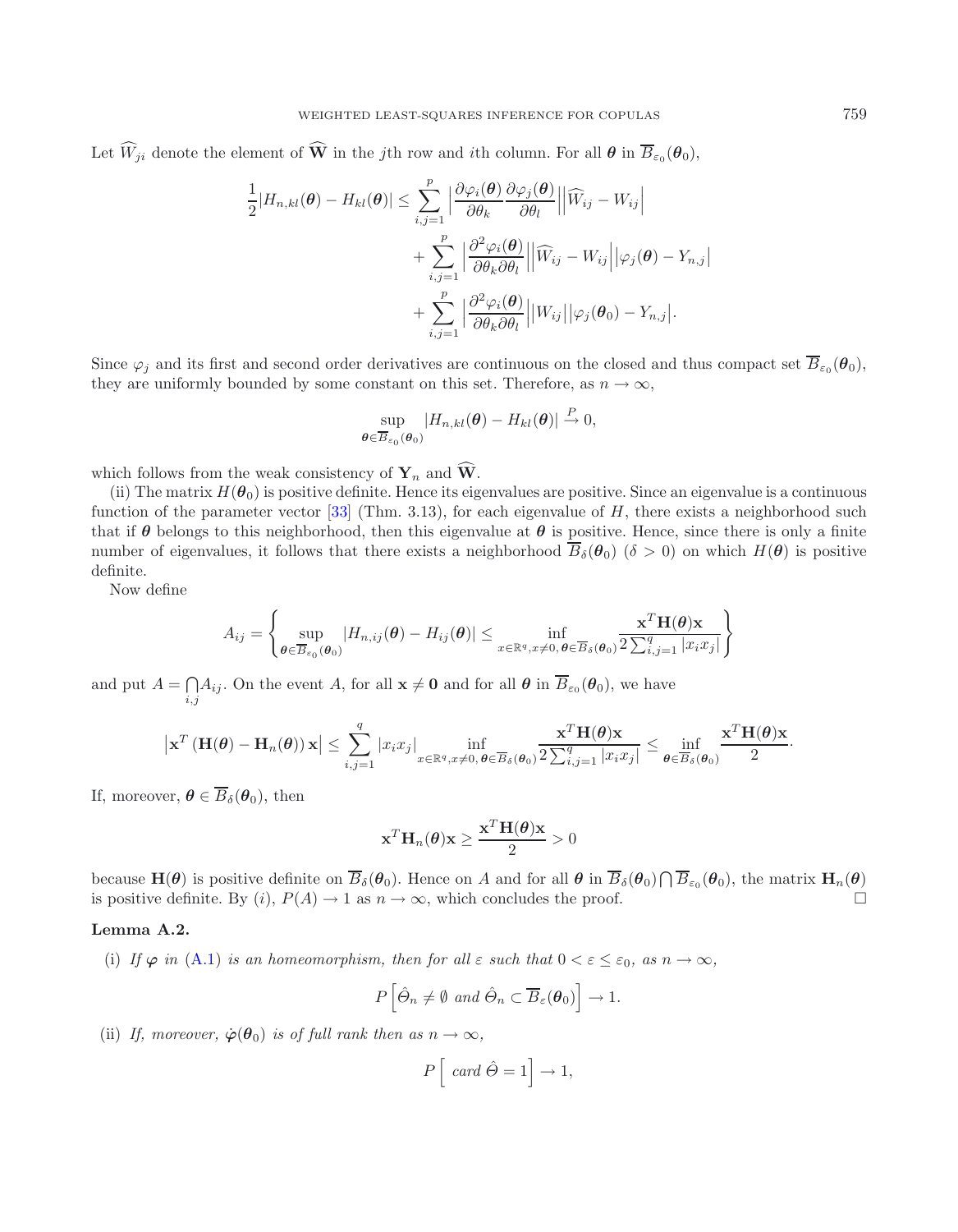*where card denotes the cardinal of a set. Define*  $\hat{\theta}$  *to be the unique element of*  $\hat{\theta}$  *if card*  $\hat{\theta} = 1$ *, and any arbitrary point otherwise. Then*  $\hat{\theta} \stackrel{P}{\rightarrow} \theta_0$  *as*  $n \rightarrow \infty$ *.* 

(iii) *If in addition to the assumptions of* (i) *and* (ii)

$$
\sqrt{n}(\mathbf{Y}_n-\boldsymbol{\varphi}(\boldsymbol{\theta}_0))\overset{d}{\to}N_p(\boldsymbol{0},\boldsymbol{\varSigma})
$$

*then*

$$
\sqrt{n}(\hat{\boldsymbol{\theta}} - \boldsymbol{\theta}_0) \stackrel{d}{\rightarrow} N_q\left(\mathbf{0}, \left(\dot{\boldsymbol{\varphi}}^T \mathbf{W} \dot{\boldsymbol{\varphi}}\right)^{-1} \dot{\boldsymbol{\varphi}}^T \mathbf{W} \boldsymbol{\varSigma} \mathbf{W} \dot{\boldsymbol{\varphi}} \left(\dot{\boldsymbol{\varphi}}^T \mathbf{W} \dot{\boldsymbol{\varphi}}\right)^{-1}\right)
$$

*Proof.*

(i) Let  $0 < \varepsilon \leq \varepsilon_0$ . Since  $\varphi$  is a homeomorphism and  $\widehat{W}$  has full rank,  $\widehat{V}\varphi$  is also an homeomorphism. Hence there exists  $\delta > 0$  such that  $\theta \in \Theta$  and  $\|\hat{V}(\varphi(\theta) - \varphi(\theta_0))\| \leq \delta$  imply  $\|\theta - \theta_0\| \leq \varepsilon$ . Thus for every  $\theta \in \Theta$ with  $\|\boldsymbol{\theta} - \boldsymbol{\theta}_0\| > \varepsilon$  we have  $\|\hat{\mathbf{V}}(\boldsymbol{\varphi}(\boldsymbol{\theta}) - \boldsymbol{\varphi}(\boldsymbol{\theta}_0))\| > \delta$ . On the event  $A_n = \{\|\hat{\mathbf{V}}(\boldsymbol{\varphi}(\boldsymbol{\theta}_0) - \mathbf{Y}_n)\| \leq \delta/2\}$  and for  $\boldsymbol{\theta}$ outside  $\overline{B}_{\varepsilon}(\theta_0)$ , the inequality

$$
\|\widehat{\mathbf{V}}\left(\boldsymbol{\varphi}(\boldsymbol{\theta})-\boldsymbol{\varphi}(\boldsymbol{\theta}_0)\right)\|\leq\|\widehat{\mathbf{V}}\left(\boldsymbol{\varphi}(\boldsymbol{\theta})-\mathbf{Y}_n\right)\|+\|\widehat{\mathbf{V}}\left(\mathbf{Y}_n-\boldsymbol{\varphi}(\boldsymbol{\theta}_0)\right)\|
$$

implies

$$
\begin{aligned} \|\hat{\mathbf{V}}\left(\varphi(\boldsymbol{\theta})-\mathbf{Y}_n\right)\| &\geq \|\hat{\mathbf{V}}\left(\varphi(\boldsymbol{\theta})-\varphi(\boldsymbol{\theta}_0)\right)\|-\|\hat{\mathbf{V}}\left(\mathbf{Y}_n-\varphi(\boldsymbol{\theta}_0)\right)\|\\ &>\delta-\delta/2\\ &= \delta/2\\ &\geq \|\hat{\mathbf{V}}\left(\mathbf{Y}_n-\varphi(\boldsymbol{\theta}_0)\right)\|. \end{aligned}
$$

Therefore

<span id="page-14-0"></span>
$$
\min_{\boldsymbol{\theta}\in\overline{B}_{\varepsilon}(\boldsymbol{\theta}_0)}\|\widehat{\mathbf{V}}\left(\mathbf{Y}_n-\boldsymbol{\varphi}(\boldsymbol{\theta})\right)\|\leq\inf_{\boldsymbol{\theta}\notin\overline{B}_{\varepsilon}(\boldsymbol{\theta}_0)}\|\widehat{\mathbf{V}}\left(\mathbf{Y}_n-\boldsymbol{\varphi}(\boldsymbol{\theta})\right)\|,
$$

where in the left hand side the minimum is attained because  $\overline{B}_{\varepsilon}(\theta_0)$  is compact. By consistency of  $\mathbf{Y}_n$  and  $\mathbf{\hat{W}}$ , we have  $P(A_n) \to 1$ . It follows that the event  $\left\{\hat{\Theta}_n \neq \emptyset \text{ and } \hat{\Theta}_n \subset \overline{B}_{\varepsilon}(\boldsymbol{\theta}_0)\right\}$  has probability tending to 1.

(ii) Without loss of generality denote by  $\overline{B}_n(\theta_0)$ ,  $\eta < \varepsilon_0$ , the closed neighborhood of Lemma [A.1](#page-12-1) (ii). Assume that the event

$$
\left\{\hat{\Theta} \neq \emptyset, \ \hat{\Theta} \subset \overline{B}_{\eta}(\boldsymbol{\theta}_0) \ \text{and} \ \mathbf{H}_n(\boldsymbol{\theta}) \ \text{is positive definite for all } \boldsymbol{\theta} \ \text{in } \overline{B}_{\eta}(\boldsymbol{\theta}_0) \right\} \tag{A.3}
$$

happens. Let  $\theta \in \overline{B}_\eta(\theta_0)$  and  $\theta^*$  be a vector in  $\hat{\Theta}$ . A Taylor expansion of  $\ell_n$  in [\(A.2\)](#page-12-2) at  $\theta^*$  gives

$$
\ell_n(\boldsymbol{\theta}) = \ell_n(\boldsymbol{\theta}^{\star}) + (\boldsymbol{\theta} - \boldsymbol{\theta}^{\star})^T \nabla \ell_n(\boldsymbol{\theta}^{\star}) + \frac{1}{2} (\boldsymbol{\theta} - \boldsymbol{\theta}^{\star})^T \mathbf{H}_n(\tilde{\boldsymbol{\theta}}) (\boldsymbol{\theta} - \boldsymbol{\theta}^{\star}),
$$

where  $\tilde{\theta} = t\theta + (1-t)\theta^{\star}$ ,  $t \in (0,1)$  and  $\nabla \ell_n$  denotes the gradient of  $\ell_n$ . In view of Lemma [A.2](#page-13-0)(i),  $\theta^{\star}$  is in some open neighborhood of  $\theta_0$  and thus  $\nabla \ell_n(\theta^*) = 0$ . The fact that  $\tilde{\theta} \in \overline{B}_\eta(\theta_0)$  entails that  $\mathbf{H}_n(\tilde{\theta})$  is positive definite. Therefore, we have shown that  $\ell_n(\theta) > \ell_n(\theta^*)$  for all  $\theta$  in  $\overline{B}_n(\theta_0)$ . This implies that the cardinal of  $\hat{\Theta}$  is 1 when [\(A.3\)](#page-14-0) holds. By Lemma [A.1](#page-12-1) (ii) and Lemma [A.2](#page-13-0) (i), the event (A.3) has probability tending to 1, hence,  $P[\text{ card } \hat{\Theta} = 1] \rightarrow 1$ . Now let  $\hat{\theta}$  be as in Lemma [A.2](#page-13-0) (ii) and let  $\varepsilon > 0$ . Without loss of generality, assume that  $\varepsilon \leq \varepsilon_0$ . Then

$$
\lim_{n\to\infty} P\left[\hat{\boldsymbol{\theta}} \in \overline{B}_{\varepsilon}(\boldsymbol{\theta}_0)\right] = \lim_{n\to\infty} P\left[\hat{\boldsymbol{\theta}} \in \overline{B}_{\varepsilon}(\boldsymbol{\theta}_0) \text{ and } \operatorname{card} \hat{\boldsymbol{\theta}} = 1\right] = 1,
$$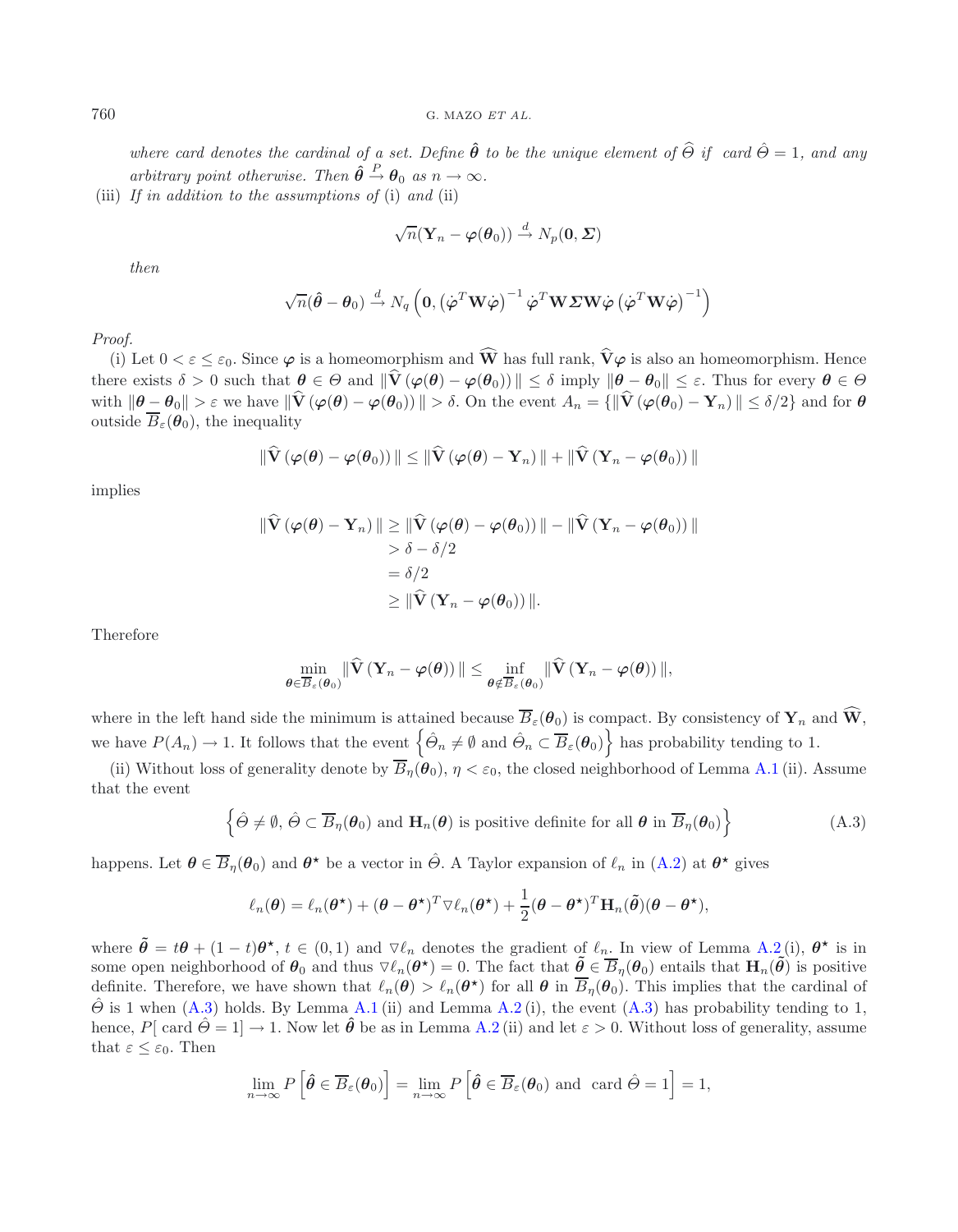the last equality holding because of Lemma [A.2](#page-13-0) (i). Thus the consistency of  $\hat{\theta}$  is proved.

(iii) A Taylor expansion for the gradient  $\nabla \ell_n$  of  $\ell_n$  in equation [\(A.2\)](#page-12-2) around  $\theta_0$  entails

<span id="page-15-0"></span>
$$
\triangledown \ell_n(\hat{\boldsymbol{\theta}}) = \triangledown \ell_n(\boldsymbol{\theta}_0) + \mathbf{H}_n(\tilde{\boldsymbol{\theta}})(\hat{\boldsymbol{\theta}} - \boldsymbol{\theta}_0),
$$

where  $\tilde{\boldsymbol{\theta}} = t\hat{\boldsymbol{\theta}} + (1-t)\boldsymbol{\theta}_0, t \in (0,1)$ . By the same arguments as in the proof of Lemma [A.2](#page-13-0) (*ii*),  $\nabla \ell_n(\hat{\boldsymbol{\theta}}) = 0$ , hence,

$$
\sqrt{n} \mathbf{H}_n(\tilde{\boldsymbol{\theta}})(\hat{\boldsymbol{\theta}} - \boldsymbol{\theta}_0) = \sqrt{n} \left( \nabla \ell_n(\hat{\boldsymbol{\theta}}) - \nabla \ell_n(\boldsymbol{\theta}_0) \right)
$$
  
= -\sqrt{n} \nabla \ell\_n(\boldsymbol{\theta}\_0)  
= 2\dot{\boldsymbol{\varphi}}^T \widehat{\mathbf{W}} \sqrt{n} (\mathbf{Y}\_n - \boldsymbol{\varphi}(\boldsymbol{\theta}\_0)).

For **x** in  $\mathbb{R}^q$ , we have

$$
P\left[\sqrt{n}\mathbf{H}_n(\tilde{\boldsymbol{\theta}})(\hat{\boldsymbol{\theta}} - \boldsymbol{\theta}_0) \leq \mathbf{x}\right] = P\left[\sqrt{n}\mathbf{H}_n(\tilde{\boldsymbol{\theta}})(\hat{\boldsymbol{\theta}} - \boldsymbol{\theta}_0) \leq \mathbf{x} \text{ and card } \hat{\boldsymbol{\theta}} = 1\right] + P\left[\sqrt{n}\mathbf{H}_n(\tilde{\boldsymbol{\theta}})(\hat{\boldsymbol{\theta}} - \boldsymbol{\theta}_0) \leq \mathbf{x} \text{ and card } \hat{\boldsymbol{\theta}} \neq 1\right].
$$
 (A.4)

Since the second term in the sum in the right hand side of [\(A.4\)](#page-15-0) tends to 0, we have that

$$
\lim_{n \to \infty} P\left[\sqrt{n} \mathbf{H}_n(\tilde{\boldsymbol{\theta}})(\hat{\boldsymbol{\theta}} - \boldsymbol{\theta}_0) \le \mathbf{x} \text{ and } \operatorname{card} \hat{\boldsymbol{\theta}} = 1\right]
$$
  
= 
$$
\lim_{n \to \infty} P\left[\sqrt{n} \mathbf{H}_n(\tilde{\boldsymbol{\theta}})(\hat{\boldsymbol{\theta}} - \boldsymbol{\theta}_0) \le \mathbf{x}\right]
$$
  
= 
$$
\lim_{n \to \infty} P\left[2\dot{\boldsymbol{\varphi}}^T \widehat{\mathbf{W}} \sqrt{n} (\mathbf{Y}_n - \boldsymbol{\varphi}(\boldsymbol{\theta}_0)) \le \mathbf{x}\right].
$$

By the assumptions of Lemma [A.2](#page-13-0) (iii) and by consistency of  $\widehat{W}$ , we have

$$
2\dot{\boldsymbol{\varphi}}^T \widehat{\mathbf{W}} \sqrt{n} \left( \mathbf{Y}_n - \boldsymbol{\varphi}(\boldsymbol{\theta}_0) \right) \stackrel{d}{\rightarrow} N_q \left( 0, 4\dot{\boldsymbol{\varphi}}^T \mathbf{W} \boldsymbol{\varSigma} \mathbf{W}^T \dot{\boldsymbol{\varphi}} \right).
$$

If  $\mathbf{H}_n(\tilde{\theta})$  converges in probability to  $\mathbf{H}(\theta_0)=2\dot{\varphi}\mathbf{W}\dot{\varphi}$ , then

$$
\sqrt{n}(\hat{\boldsymbol{\theta}} - \boldsymbol{\theta}_0) \stackrel{d}{\rightarrow} N_q \left( \mathbf{0}, \left( \dot{\boldsymbol{\varphi}}^T \mathbf{W}^T \dot{\boldsymbol{\varphi}} \right)^{-1} \dot{\boldsymbol{\varphi}}^T \mathbf{W} \boldsymbol{\Sigma} \mathbf{W}^T \dot{\boldsymbol{\varphi}} \left[ \left( \dot{\boldsymbol{\varphi}}^T \mathbf{W}^T \dot{\boldsymbol{\varphi}} \right)^{-1} \right]^T \right).
$$

Therefore, to conclude the proof, it suffices to prove that  $\mathbf{H}_n(\tilde{\theta}) \stackrel{P}{\to} \mathbf{H}(\theta_0)$ .

Let  $\varepsilon > 0$ . Assume that

$$
\sup_{\boldsymbol{\theta}\in\overline{B}_{\varepsilon_0}(\boldsymbol{\theta}_0)}|H_{n,ij}(\boldsymbol{\theta})-H_{ij}(\boldsymbol{\theta})|<\frac{\varepsilon}{2}.
$$

The map  $\theta \mapsto H_{n,ij}(\theta)$  is continuous, hence, there exists  $\delta > 0$  such that  $|\tilde{\theta} - \theta_0| < \delta$  implies  $|H_{n,ij}(\tilde{\theta}) - \theta_0|$  $H_{n,ij}(\theta_0)| < \varepsilon/2$ . Assume that  $\hat{\theta} \in \overline{B}_{\delta}(\theta_0)$  and suppose without loss of generality that  $\delta \leq \varepsilon_0$ . Then it holds that

$$
|H_{n,ij}(\tilde{\theta}) - H_{ij}(\theta_0)| \le |H_{n,ij}(\tilde{\theta}) - H_{n,ij}(\theta_0)| + |H_{n,ij}(\theta_0) - H_{ij}(\theta_0)|
$$
  

$$
< \frac{\varepsilon}{2} + \frac{\varepsilon}{2} = \varepsilon.
$$

By Lemmas [A.1](#page-12-1) (i) and [A.2](#page-13-0) (i) we have shown that for all  $\varepsilon > 0$ , the event  $\left\{ |H_{n,ij}(\tilde{\theta}) - H_{ij}(\theta_0)| \leq \varepsilon \right\}$  has probability tending to 1. Hence the proof is finished. -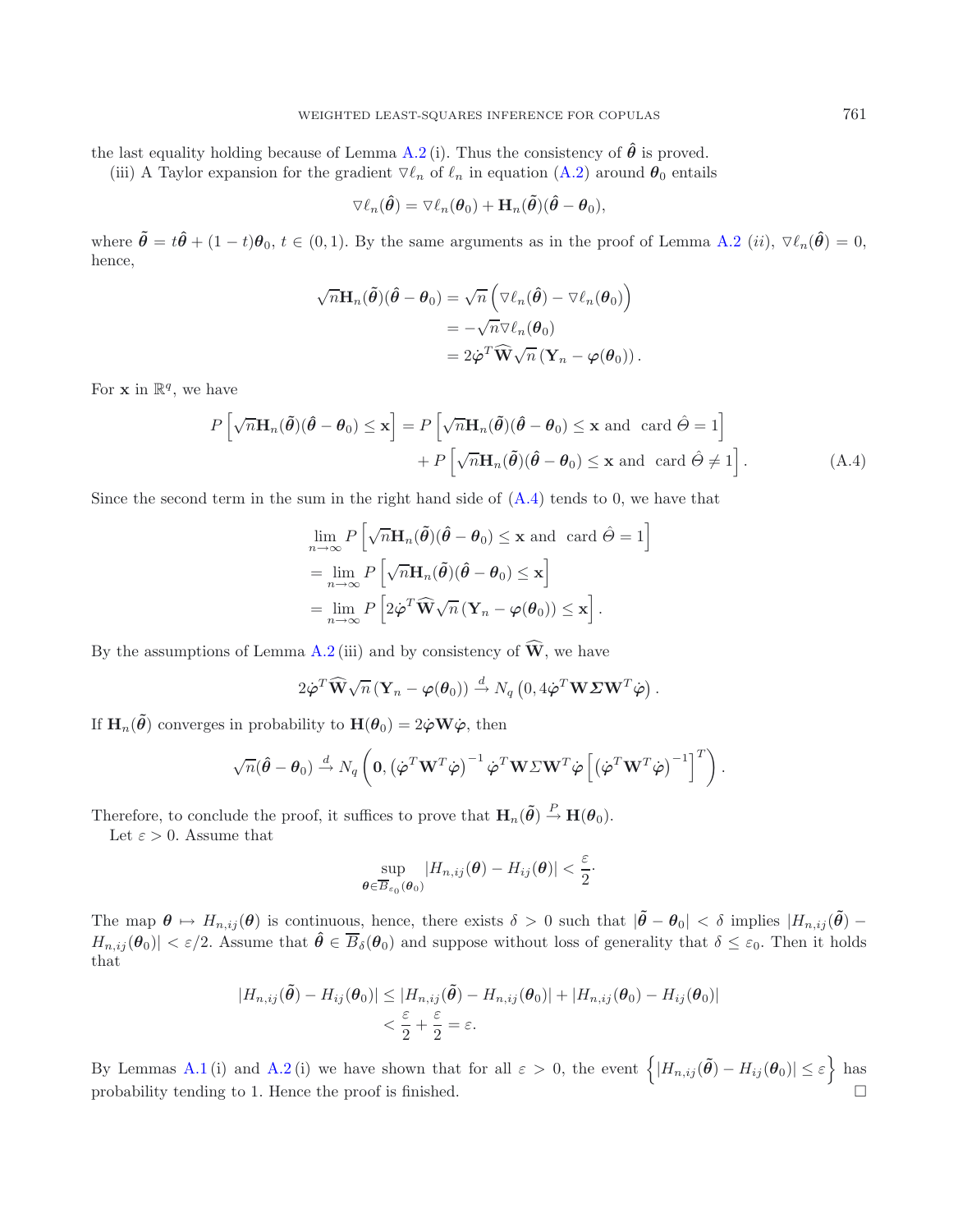# **Proof of Theorem [2.1](#page-2-1)**

The Proof of Theorem [2.1](#page-2-1) is a direct application of Lemma [A.2](#page-13-0) with  $\varphi = \mathcal{D}$  and  $\mathbf{Y}_n = \hat{\mathcal{D}}$ .

# **Proof of Corollary [2.2](#page-3-0)**

(i) The limiting covariance matrix of  $\hat{\theta}$ , viewed as a function of  $\theta$  is given by

$$
\boldsymbol{\Xi}(\boldsymbol{\theta}) = \left(\boldsymbol{\dot{\mathcal{D}}}(\boldsymbol{\theta})^T \mathbf{W} \boldsymbol{\dot{\mathcal{D}}}(\boldsymbol{\theta})\right)^{-1} \boldsymbol{\dot{\mathcal{D}}}(\boldsymbol{\theta})^T \mathbf{W} \boldsymbol{\Sigma}(\boldsymbol{\theta}) \mathbf{W} \boldsymbol{\dot{\mathcal{D}}}(\boldsymbol{\theta}) \left(\boldsymbol{\dot{\mathcal{D}}}(\boldsymbol{\theta})^T \mathbf{W} \boldsymbol{\dot{\mathcal{D}}}(\boldsymbol{\theta})\right)^{-1}.
$$

By assumption,  $\dot{\mathcal{D}}(\cdot)$  and  $\Sigma(\cdot)$  are continuous at  $\theta_0$ , hence so is  $\Xi(\cdot)$ . Therefore, since  $\hat{\theta}$  converges in probability to  $\theta_0$ , we also have that  $\mathcal{Z}(\hat{\theta})$  converges in probability to  $\mathcal{Z}(\theta_0)$ . Moreover, since  $\mathcal{Z}(\theta)$  is invertible and nonnegative definite for all  $\theta$  in  $\theta$ , we have  $\mathbf{E}(\theta) = \mathbf{E}^{1/2}(\theta)\mathbf{E}^{1/2}(\theta)$  where  $\mathbf{E}^{1/2}(\theta)$  is also invertible. Therefore, by Theorem [2.1,](#page-2-1) as  $n \to \infty$ ,

<span id="page-16-1"></span>
$$
\sqrt{n}\boldsymbol{\Xi}(\hat{\boldsymbol{\theta}})^{-1/2}(\hat{\boldsymbol{\theta}}-\boldsymbol{\theta}_0)\stackrel{d}{\rightarrow} N(\mathbf{0},\mathbf{I}_q),
$$

leading to the desired result.

(ii) By Assumption (A4),

<span id="page-16-3"></span><span id="page-16-0"></span>
$$
\sqrt{n}\left(\widehat{\boldsymbol{\mathcal{D}}}-\boldsymbol{\mathcal{D}}(\boldsymbol{\theta}_0)\right) \stackrel{d}{\rightarrow} N_p(\boldsymbol{0},\boldsymbol{\varSigma}(\boldsymbol{\theta}_0))
$$

as  $n \to \infty$ . The arguments in the proof of (i) can be easily adapted to prove (ii).

# **Proof of Corollary [2.3](#page-3-1)**

The Proof of Corollary [2.3](#page-3-1) is similar to that of Corollary [2.2](#page-3-0) (i).

# **Proof of Corollary [2.4](#page-3-2)**

<span id="page-16-2"></span>Note  $\mathcal{D}_0 := \mathcal{D}(\theta_0)$  and write

$$
\mathcal{D}(\hat{\boldsymbol{\theta}}) - \hat{\mathcal{D}} = \mathcal{D}(\hat{\boldsymbol{\theta}}) - \mathcal{D}_0 + \mathcal{D}_0 - \hat{\mathcal{D}}.
$$
\n(A.5)

A Taylor expansion yields

$$
\mathcal{D}(\hat{\theta}) - \mathcal{D}_0 = \dot{\mathcal{D}}(\hat{\theta} - \theta_0)
$$
 (A.6)

where  $\dot{\mathcal{D}} := \dot{\mathcal{D}}(\tilde{\theta})$  with  $\tilde{\theta}$  being a vector between  $\hat{\theta}$  and  $\theta_0$ . Substitute [\(A.6\)](#page-16-0) into [\(A.5\)](#page-16-1) to get

$$
\mathcal{D}(\hat{\theta}) - \hat{\mathcal{D}} = \tilde{\mathcal{D}}(\hat{\theta} - \theta_0) + \mathcal{D}_0 - \hat{\mathcal{D}}.
$$
 (A.7)

From  $(A.6)$ , we have

$$
\hat{\theta} - \theta_0 = (\tilde{\vec{\mathcal{D}}}^T \tilde{\vec{\mathcal{D}}})^{-1} \tilde{\vec{\mathcal{D}}}^T (\mathcal{D}(\hat{\theta}) - \mathcal{D}_0).
$$
\n(A.8)

Substitute  $(A.8)$  into  $(A.7)$  to obtain

$$
\boldsymbol{\mathcal{D}}(\hat{\boldsymbol{\theta}}) - \widehat{\boldsymbol{\mathcal{D}}} = \widetilde{\boldsymbol{\mathcal{D}}}\left(\widetilde{\boldsymbol{\mathcal{D}}}^T\widetilde{\boldsymbol{\mathcal{D}}}\right)^{-1}\widetilde{\boldsymbol{\mathcal{D}}}^T\left(\boldsymbol{\mathcal{D}}(\hat{\boldsymbol{\theta}})-\boldsymbol{\mathcal{D}}_0\right) + \left(\boldsymbol{\mathcal{D}}_0-\widehat{\boldsymbol{\mathcal{D}}}\right).
$$

Since

$$
\boldsymbol{\mathcal{D}}(\boldsymbol{\hat{\theta}})-\boldsymbol{\mathcal{D}}_0=\left(\boldsymbol{\mathcal{D}}(\boldsymbol{\hat{\theta}})-\widehat{\boldsymbol{\mathcal{D}}}\right)+\left(\widehat{\boldsymbol{\mathcal{D}}}-\boldsymbol{\mathcal{D}}_0\right),
$$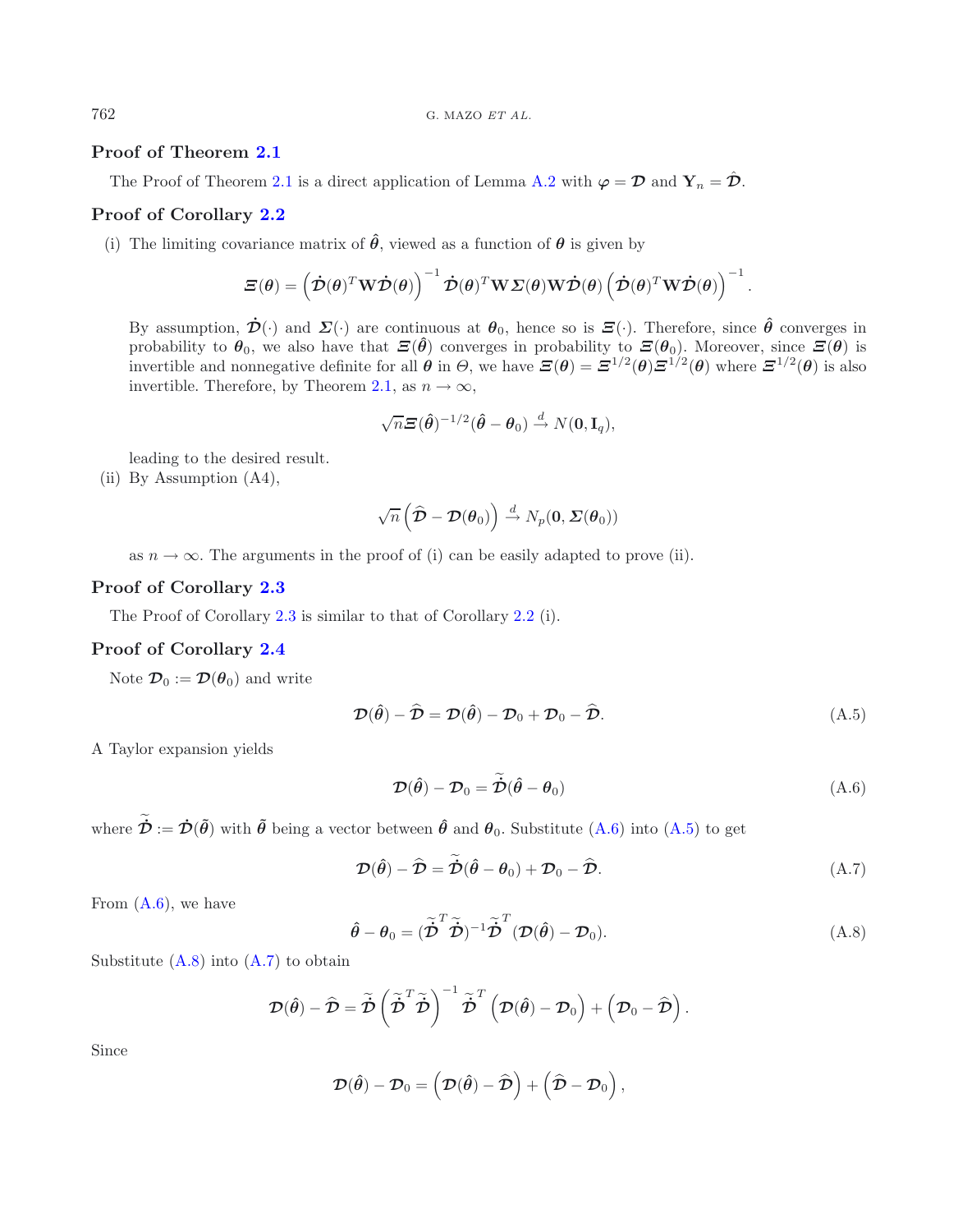we have

$$
\left(\mathbf{I}_p-\tilde{\boldsymbol{\mathcal{D}}}\left(\tilde{\boldsymbol{\mathcal{D}}}^T\tilde{\boldsymbol{\mathcal{D}}}\right)^{-1}\tilde{\boldsymbol{\mathcal{D}}}^T\right)\left(\boldsymbol{\mathcal{D}}(\hat{\boldsymbol{\theta}})-\widehat{\boldsymbol{\mathcal{D}}}\right)=\left(\mathbf{I}_p-\tilde{\boldsymbol{\mathcal{D}}}\left(\tilde{\boldsymbol{\mathcal{D}}}^T\tilde{\boldsymbol{\mathcal{D}}}\right)^{-1}\tilde{\boldsymbol{\mathcal{D}}}^T\right)\left(\boldsymbol{\mathcal{D}}_0-\widehat{\boldsymbol{\mathcal{D}}}\right).
$$

Take  $\boldsymbol{\theta} \in \Theta$  and define  $\mathbf{A} = \mathbf{A}(\boldsymbol{\theta}) := \dot{\mathcal{D}}(\boldsymbol{\theta}) \left( \dot{\mathcal{D}}(\boldsymbol{\theta})^T \dot{\mathcal{D}}(\boldsymbol{\theta}) \right)^{-1} \dot{\mathcal{D}}(\boldsymbol{\theta})^T$ . Likewise, write  $\widetilde{\mathbf{A}} := \mathbf{A}(\widetilde{\boldsymbol{\theta}})$ . By Assumption (A4) and because  $\mathcal D$  is continuously differentiable, as  $n \to \infty$ ,

<span id="page-17-0"></span>
$$
(\mathbf{I}_p - \widetilde{\mathbf{A}})\sqrt{n}\left(\mathcal{D}(\hat{\boldsymbol{\theta}}) - \widehat{\mathcal{D}}\right) \stackrel{d}{\rightarrow} N\left(\mathbf{0}, (\mathbf{I}_p - \mathbf{A}_0)\mathcal{Z}(\mathbf{I}_p - \mathbf{A}_0)\right)
$$
(A.9)

where  $\mathbf{A}_0 := \dot{\mathcal{D}}_0 \left( \dot{\mathcal{D}}_0^T \dot{\mathcal{D}}_0 \right)^{-1} \dot{\mathcal{D}}_0^T$  and  $\dot{\mathcal{D}}_0 := \mathcal{D}(\theta_0)$ . Now write  $\mathbf{I}_p - \mathbf{A}_0 = \mathbf{Q} \Delta \mathbf{Q}^T$ , where  $\mathbf{Q} \mathbf{Q}^T = \mathbf{Q}^T \mathbf{Q} = \mathbf{I}_p$ , and  $\Delta = \text{diag}(1,\ldots,1,0,\ldots,0)$  with the number of ones being equal to k. Pre-multiply the left member of  $(A.9)$ by

$$
\mathbf{Q}^T \left[ (\mathbf{I}_p - \mathbf{A}_0) \mathbf{\Sigma} (\mathbf{I}_p - \mathbf{A}_0) + \mathbf{A}_0 \right]^{-1/2} = \left[ \Delta \mathbf{Q}^T \mathbf{\Sigma} \mathbf{Q} \mathbf{\Delta} + \mathbf{I}_p - \mathbf{\Delta} \right]^{-1/2} \mathbf{Q}^T,
$$

Note that the matrix between the brackets in the right-hand side is block-diagonal. It then can be verified that the limit normal distribution in the right member will have covariance matrix *Δ*, entailing

$$
n\left(\mathcal{D}(\hat{\boldsymbol{\theta}})-\widehat{\mathcal{D}}\right)^T(\mathbf{I}_p-\widetilde{\mathbf{A}})[(\mathbf{I}_p-\mathbf{A}_0)\boldsymbol{\Sigma}(\mathbf{I}_p-\mathbf{A}_0)+\mathbf{A}_0]^{-1}(\mathbf{I}_p-\widetilde{\mathbf{A}})\left(\mathcal{D}(\hat{\boldsymbol{\theta}})-\widehat{\mathcal{D}}\right)\to\chi_k^2.
$$

Put  $\hat{\mathbf{A}} := \mathbf{A}(\hat{\boldsymbol{\theta}})$ . Since  $\tilde{\mathbf{A}} \to \mathbf{A}_0$  in probability, we can replace  $\tilde{\mathbf{A}}$  and  $\mathbf{A}_0$  by  $\hat{\mathbf{A}}$  to get the desired result.

# **Proof of Proposition [2.5](#page-4-1)**

*Ξ*(**W**) − *Ξ*(**W**)

(This proof is adapted from [\[22\]](#page-19-6) but is given here for sake of completeness.) Without loss of generality, assume that  $\mathbf{W}^{\star}\dot{\mathcal{D}} = \alpha \mathcal{L}^{-1}\dot{\mathcal{D}}$  for some scalar  $\alpha$ . Let  $\hat{\theta} = \hat{\theta}(\mathbf{W})$  and note  $\hat{\theta}(\mathbf{W}^{\star})$  the estimator for which  $\mathbf{W} = \mathbf{W}^{\star}$ . Denote by  $\Xi(\mathbf{W})$  and  $\Xi(\mathbf{W}^*)$  the associated limiting covariance matrices of Theorem [2.1.](#page-2-1) We have

$$
\begin{split} & \boldsymbol{\Xi}(\mathbf{W}) - \boldsymbol{\Xi}(\mathbf{W}^{\star}) \\ & = \left(\dot{\boldsymbol{\mathcal{D}}}^{T}\mathbf{W}\dot{\boldsymbol{\mathcal{D}}}\right)^{-1}\dot{\boldsymbol{\mathcal{D}}}^{T}\mathbf{W}\boldsymbol{\Sigma}\mathbf{W}\dot{\boldsymbol{\mathcal{D}}} \left(\dot{\boldsymbol{\mathcal{D}}}^{T}\mathbf{W}\dot{\boldsymbol{\mathcal{D}}}\right)^{-1} - \alpha\left(\dot{\boldsymbol{\mathcal{D}}}^{T}\mathbf{W}^{\star}\dot{\boldsymbol{\mathcal{D}}}\right)^{-1} \\ & = \left(\dot{\boldsymbol{\mathcal{D}}}^{T}\mathbf{W}\dot{\boldsymbol{\mathcal{D}}}\right)^{-1}\left(\dot{\boldsymbol{\mathcal{D}}}^{T}\mathbf{W}\boldsymbol{\Sigma}\mathbf{W}\dot{\boldsymbol{\mathcal{D}}}-\dot{\boldsymbol{\mathcal{D}}}^{T}\mathbf{W}\dot{\boldsymbol{\mathcal{D}}}\alpha\left(\dot{\boldsymbol{\mathcal{D}}}^{T}\mathbf{W}^{\star}\dot{\boldsymbol{\mathcal{D}}}\right)^{-1}\dot{\boldsymbol{\mathcal{D}}}^{T}\mathbf{W}\dot{\boldsymbol{\mathcal{D}}}\right)\left(\dot{\boldsymbol{\mathcal{D}}}^{T}\mathbf{W}\dot{\boldsymbol{\mathcal{D}}}\right)^{-1} \\ & = \left(\dot{\boldsymbol{\mathcal{D}}}^{T}\mathbf{W}\dot{\boldsymbol{\mathcal{D}}}\right)^{-1}\dot{\boldsymbol{\mathcal{D}}}^{T}\mathbf{W}\boldsymbol{\Sigma}^{1/2}\left(\mathbf{I}_{p} - \boldsymbol{\Sigma}^{-1/2}\dot{\boldsymbol{\mathcal{D}}}\alpha\left(\dot{\boldsymbol{\mathcal{D}}}^{T}\mathbf{W}^{\star}\dot{\boldsymbol{\mathcal{D}}}\right)^{-1}\dot{\boldsymbol{\mathcal{D}}}^{T}\boldsymbol{\Sigma}^{-1/2}\right)\boldsymbol{\Sigma}^{1/2}\mathbf{W}\dot{\boldsymbol{\mathcal{D}}} \left(\dot{\boldsymbol{\mathcal{D}}}^{T}\mathbf{W}\dot{\boldsymbol{\mathcal{D}}}\right)^{-1}, \end{split}
$$

where  $\Sigma^{1/2}$  is the symmetric and invertible matrix such that  $\Sigma = \Sigma^{1/2} \Sigma^{1/2}$ . Write  $\mathbf{A} =$  $\Sigma^{-1/2} \dot{\mathcal{D}} \alpha \left( \dot{\mathcal{D}}^T \mathbf{W}^{\star} \dot{\mathcal{D}} \right)^{-1} \dot{\mathcal{D}}^T \Sigma^{-1/2}$ . Note that **A** is idempotent, that is,  $\mathbf{A}^2 = \mathbf{A}$ . Indeed,

$$
\mathbf{A}^{2} = \Sigma^{-1/2} \dot{\mathbf{D}} \alpha \left( \dot{\mathbf{D}}^{T} \mathbf{W}^{*} \dot{\mathbf{D}} \right)^{-1} \dot{\mathbf{D}}^{T} \Sigma^{-1} \dot{\mathbf{D}} \alpha \left( \dot{\mathbf{D}}^{T} \mathbf{W}^{*} \dot{\mathbf{D}} \right)^{-1} \dot{\mathbf{D}}^{T} \Sigma^{-1/2} \n= \Sigma^{-1/2} \dot{\mathbf{D}} \alpha \left( \dot{\mathbf{D}}^{T} \mathbf{W}^{*} \dot{\mathbf{D}} \right)^{-1} \dot{\mathbf{D}}^{T} \mathbf{W}^{*} \dot{\mathbf{D}} \left( \dot{\mathbf{D}}^{T} \mathbf{W}^{*} \dot{\mathbf{D}} \right)^{-1} \dot{\mathbf{D}}^{T} \Sigma^{-1/2} \n= \Sigma^{-1/2} \dot{\mathbf{D}} \alpha \left( \dot{\mathbf{D}}^{T} \mathbf{W}^{*} \dot{\mathbf{D}} \right)^{-1} \dot{\mathbf{D}}^{T} \Sigma^{-1/2} \n= \mathbf{A}.
$$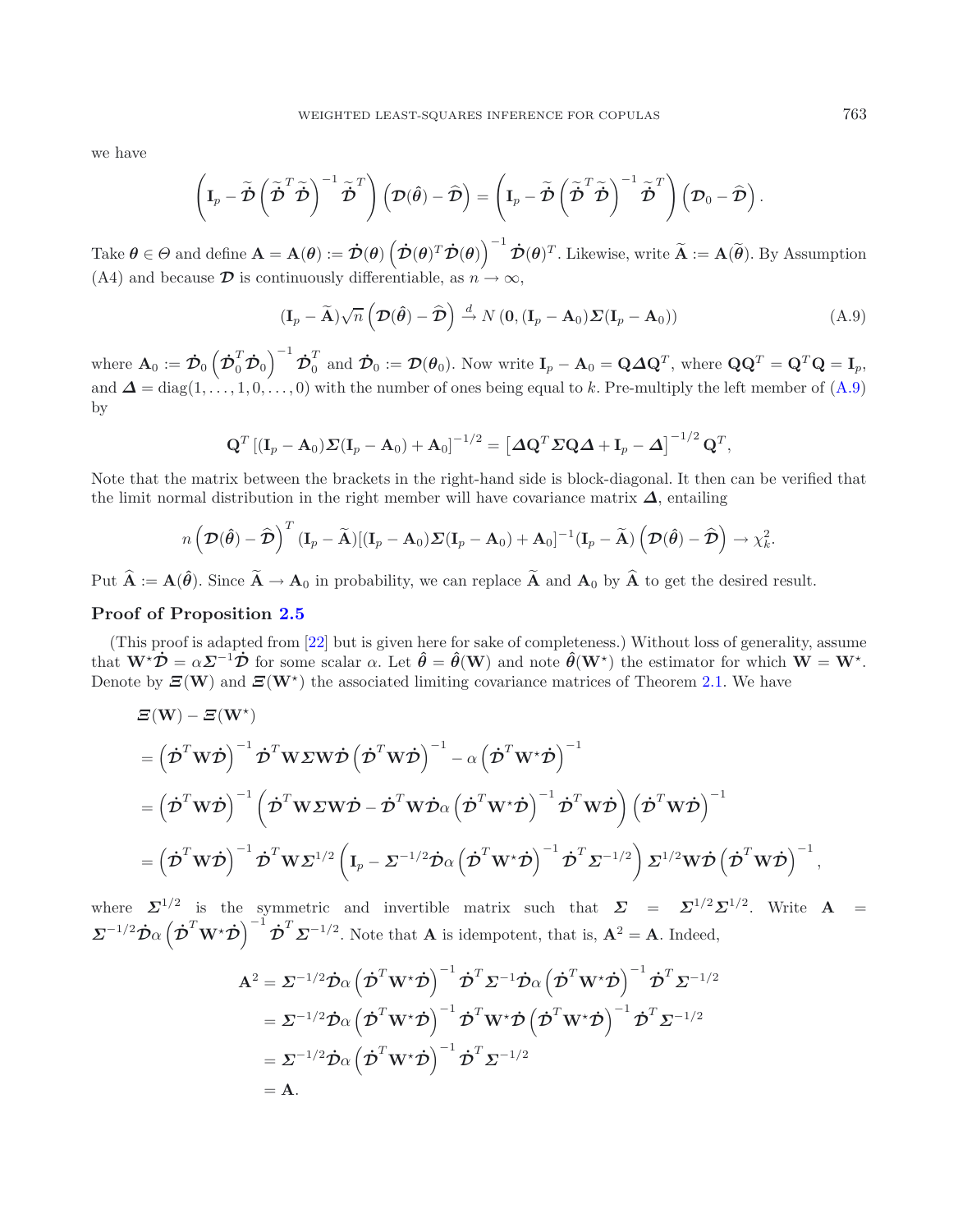Hence  $I_p - A$  is idempotent as well and therefore

$$
\boldsymbol{\varXi}(\mathbf{W})-\boldsymbol{\varXi}(\mathbf{W}^{\star})=\left(\boldsymbol{\dot{\mathcal{D}}}^{T}\mathbf{W}\boldsymbol{\dot{\mathcal{D}}}\right)^{-1}\boldsymbol{\dot{\mathcal{D}}}^{T}\mathbf{W}\boldsymbol{\varSigma}^{1/2}(\mathbf{I}_{p}-\mathbf{A})(\mathbf{I}_{p}-\mathbf{A})\boldsymbol{\varSigma}^{1/2}\mathbf{W}\boldsymbol{\dot{\mathcal{D}}}\left(\boldsymbol{\dot{\mathcal{D}}}^{T}\mathbf{W}\boldsymbol{\dot{\mathcal{D}}}\right)^{-1}
$$

which is easily seen to be nonnegative definite.

# **Proof of Proposition [2.6](#page-4-5)**

The gradient of the loss function [\(2.2\)](#page-1-1) is equal to **0** if and only if

$$
\dot{\boldsymbol{\mathcal{D}}}^T \widehat{\mathbf{W}}\left(\boldsymbol{\mathcal{D}}(\boldsymbol{\theta}) - \widehat{\boldsymbol{\mathcal{D}}}\right) = 0.
$$

But since  $\dot{\mathcal{D}}$  is of full rank and  $p = q$ , the kernel of  $\dot{\mathcal{D}}^T$  is null, hence

$$
\widehat{\mathbf{W}}\left(\mathcal{D}(\boldsymbol{\theta}) - \widehat{\mathcal{D}}\right) = 0.
$$

The fact that  $\widehat{W}$  is of full rank concludes the proof.

*Acknowledgements.* The authors thank Fabrizio Durante and Gianfausto Salvadori for sharing the dataset used in Section [3.2.](#page-9-0) They also thank two anonymous referees for their careful reading and helpful comments.

## **REFERENCES**

- <span id="page-18-18"></span>[1] D. Berg, Copula goodness-of-fit testing: an overview and power comparison. *Eur. J. Finance* **15** (2009) 675–701.
- <span id="page-18-11"></span>[2] A. Bücher, H. Dette, and S. Volgushev, New estimators of the Pickands dependence function and a test for extreme-value dependence. *Ann. Statist.* **39** (2011) 1963–2006.
- <span id="page-18-6"></span>[3] A. Bücher, J. Segers and S. Volgushev, When uniform weak convergence fails: Empirical processes for dependence functions and residuals via epi- and hypographs. *Ann. Stat.* **42** (2014) 1598–1634.
- <span id="page-18-13"></span>[4] P. Capéraà, A.L. Fougères and C. Genest, A nonparametric estimation procedure for bivariate extreme value copulas. *Biometrika* **84** (1997) 567–577.
- <span id="page-18-10"></span>[5] S. Coles, An Introduction to Statistical Modeling of Extreme Values. Springer (2001).
- <span id="page-18-17"></span>[6] C.M. Cuadras and J. Aug´e, A continuous general multivariate distribution and its properties. *Commun. Stat. – Theory Methods* **10** (1981) 339–353.
- <span id="page-18-14"></span>[7] P. Deheuvels, On the limiting behavior of the Pickands estimator for bivariate extreme-value distributions. *Stat. Probab. Lett.* **12** (1991) 429–439.
- <span id="page-18-2"></span>[8] F. Durante and G. Salvadori, On the construction of multivariate extreme value models via copulas. *Environmetrics* **21** (2010) 143–161.
- [9] F. Durante and C. Sempi, Copula Theory: An Introduction. In *Copula Theory and Its Applications.* Springer (2010) 3–31.
- <span id="page-18-7"></span><span id="page-18-0"></span>[10] J. Einmahl, A. Krajina and J. Segers, An M-estimator for tail dependence in arbitrary dimensions. *Ann. Stat.* **40** (2012) 1764–1793.
- <span id="page-18-15"></span>[11] M. Ferreira, Nonparametric estimation of the tail-dependence coefficient. *REVSTAT–Stat. J.* **11** (2013) 1–16.
- <span id="page-18-16"></span>[12] M. Fr´echet, Remarques au sujet de la note pr´ec´edente. *C. R. Acad. Sci. Paris S´er. I Math*. **246** (1958) 2719–2720.
- <span id="page-18-4"></span>[13] C. Genest and L.P. Rivest, Statistical inference procedures for bivariate Archimedean copulas. *J. Am. Stat. Assoc.* **88** (1993) 1034–1043.
- <span id="page-18-8"></span>[14] C. Genest and B. Rémillard, Test of independence and randomness based on the empirical copula process. Test 13 (2004) 335–369.
- <span id="page-18-1"></span>[15] C. Genest and A.C. Favre, Everything you always wanted to know about copula modeling but were afraid to ask. *J. Hydrol. Eng.* **12** (2007) 347–368.
- <span id="page-18-12"></span>[16] C. Genest and J. Segers, Rank-based inference for bivariate extreme-value copulas. *Ann. Stat.* **37** (2009) 2990–3022.
- <span id="page-18-3"></span>[17] C. Genest, K. Ghoudi and L.P. Rivest, A semiparametric estimation procedure of dependence parameters in multivariate families of distributions. *Biometrika* **82** (1995) 543–552.
- <span id="page-18-19"></span>[18] C. Genest, B. Rémillard and D. Beaudoin, Goodness-of-fit tests for copulas: A review and a power study. *Insurance: Mathematics and Economics* **44** (2009) 199–213.
- <span id="page-18-5"></span>[19] C. Genest, J. Nešlehová and N. Ben Ghorbal, Estimators based on Kendall's tau in multivariate copula models. *Australian & New Zealand J. Stat.* **53** (2011) 157–177.
- <span id="page-18-9"></span>[20] G. Gudendorf and J. Segers, Extreme-value Copulas. In *Copula Theory and Its Applications* Springer (2010) 127–145.